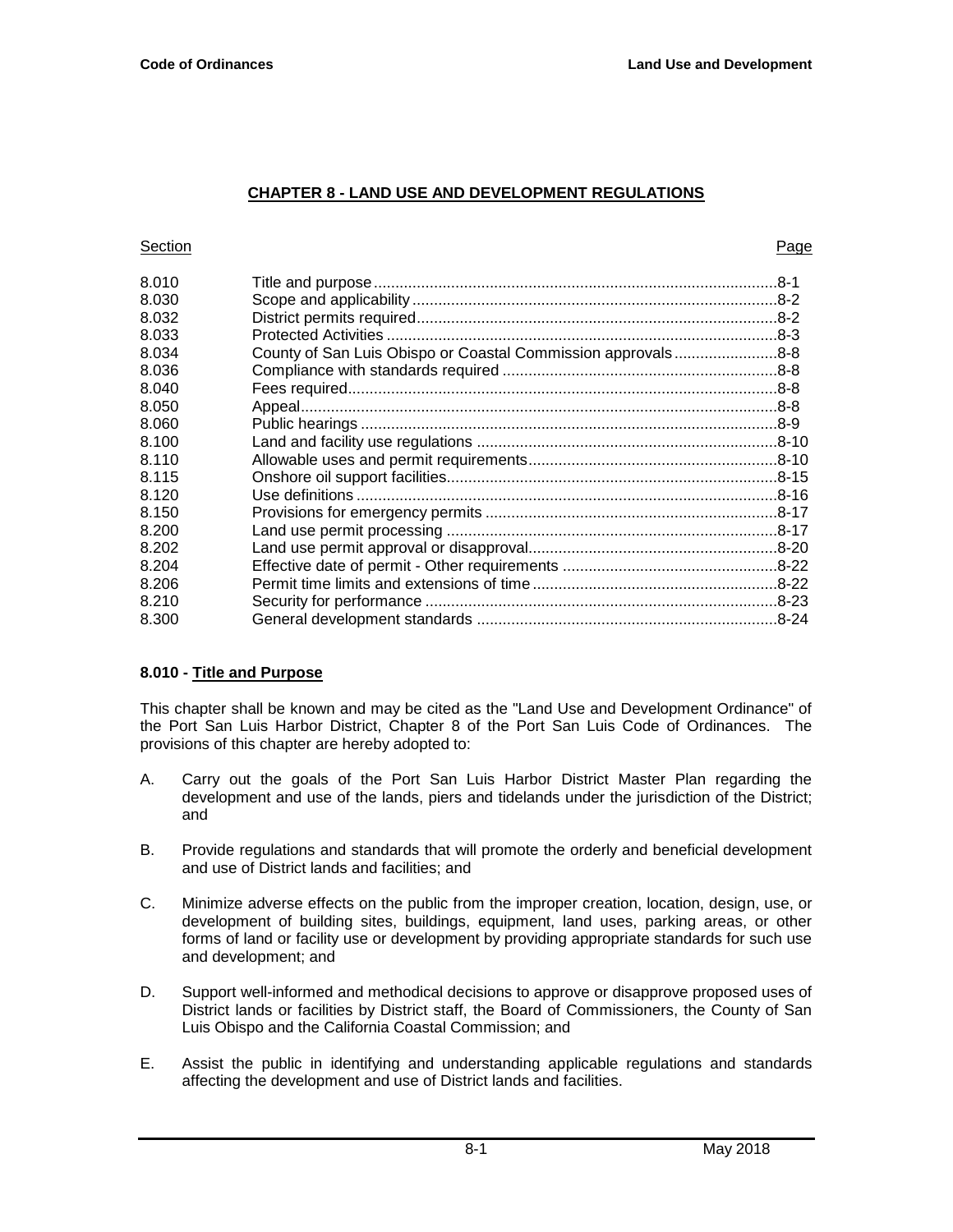# **8.030 - Scope and Applicability**

The provisions of this chapter apply to all development, and the use of all lands and facilities under the ownership and jurisdiction of the Port San Luis Harbor District, including but not limited to the Harford, Unocal, and Avila Piers, certain beach and bluff areas adjacent to San Luis Obispo Bay and properties within the Town of Avila Beach owned by the Harbor District and/or identified by the Port San Luis Harbor District Master Plan. The provisions of this chapter apply in addition to any applicable requirements of the County of San Luis Obispo or the California Coastal Commission.

- A. Proposed uses and changes in use. The provisions of this chapter apply to all buildings, structures and uses of land, bodies of water, piers or other facilities to be created, established, constructed, altered or replaced after the adoption of this chapter. It shall be unlawful and a violation of this chapter for any person to establish, construct, alter, replace, change use or occupancy, or operate or maintain any building, structure, use of land, bodies of water, piers or other facilities, contrary to or without satisfying all applicable provisions of this chapter, including obtaining any land use or construction permits required by this chapter.
- B. Nonconforming uses. The provisions of this chapter shall not apply to a use of land, tidelands or piers lawfully established as of the date of adoption of this chapter, unless a substantial alteration, expansion or modification (more than 30 percent) of an existing use is proposed, or where the Harbor Manager determines that the health and safety of the occupants and the public demands that an existing use be subject to these requirements. Except that the standards of Section 8.300 (Requirements for Specific Land Uses and Areas of the District) shall apply to existing uses as specified in that section.
- C. Conflicting provisions. In the event of any conflict between the provisions of this chapter and the Avila Beach Public Facilities Planning Area Standards contained in the San Luis Obispo County Local Coastal Program - San Luis Bay Area Plan, the Local Coastal Program shall prevail.

# **8.032 - District Permits Required**

The authority vested in the Port San Luis Harbor District by the State of California results in the District functioning as "land owner" of the areas under its jurisdiction. Any use of District lands or facilities may require permission from the District in one of four forms, as determined by this chapter:

- A. Approval of a land use permit pursuant to Sections 8.110 et seq. of this chapter (which is for the purpose of evaluating the appropriateness of a proposed use);
- B. The approval of an operating agreement, license, or a lease by the Board of Commissioners, granting either limited or long-term right to occupy and use District property and establishing a business relationship between the applicant and the District with the applicant as a concessionaire;
- C. Issuance of a building or other construction permit pursuant to Chapter 12 of this code (Construction Codes) if proposed development is located on Harford or Avila piers; or
- D. Issuance of a mooring permit pursuant to Chapter 16 of this code.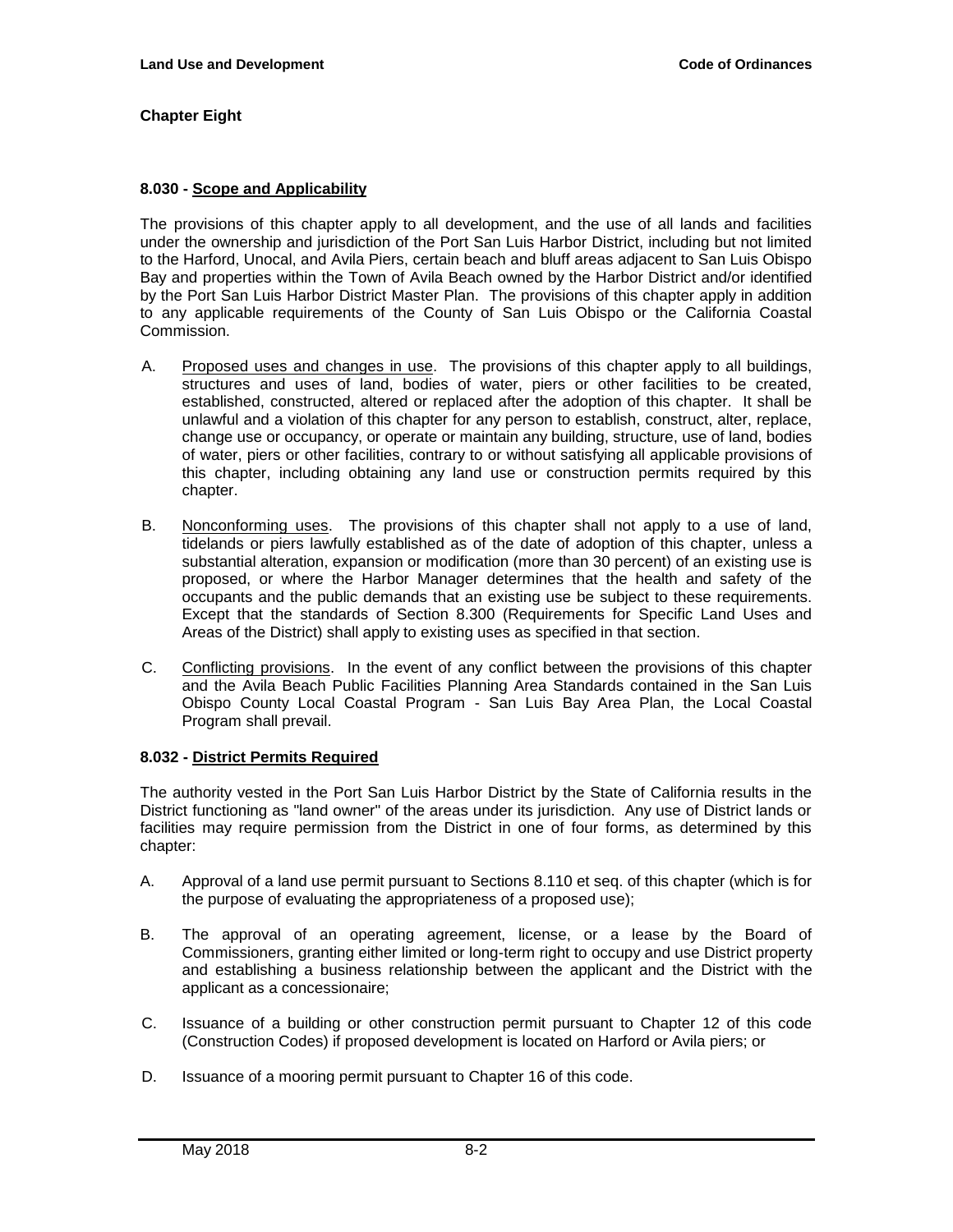It shall be unlawful and a violation of this code for any person to establish, alter, or replace any use of land or other District property, or engage in any construction activity, including but not limited to grading and site work, or any construction, or change in the use or occupancy of structures without first obtaining all applicable land use and construction permits required by this chapter and Chapter 12 of this code and as may be required by San Luis Obispo County and/or the California Coastal Commission.

# **8.033 Protected Activities**

# **A. Definitions**

In addition to the definitions and interpretation set forth in Section Chapters 1 and 4 of this Code, and for the sole purposes of this Section, the following words or phrases shall mean:

- 1. "Donation" means a gift; a voluntary act which is not required and does not require anything in return.
- 2. "Designated Area" or "Designated Areas" means the areas on District property designated by the District for the uses designated in this Section.
- 3. "Food" or "Food Products" means any type of edible substance or beverage.
- 4. "Goods" or "Merchandise" means any items that are not a food product.
- 5. "Handcrafts" means objects made either by hand or with the help of devices used to shape or produce the objects through such methods as weaving, carving, stitching, sewing, lacing, welding or beading including but not limited to objects such as jewelry (articles made of precious metals, metal, stones, glass or gems' such as necklaces, bracelets, earrings, or rings used or intended for personal adornment), pottery, silver or metal work, leather goods, and trinkets. Handcrafts are not likely to communicate a message, idea, or concept to others, are often mass-produced or produced with limited variation, and often have functional utility apart from any communicative value they might have. Handcrafts do not include Visual Art.
- 6. "Perform," "Performs," "Performing," "Performance" or "Performances" mean to present or engage in any of the following activities on public property for the purpose of providing entertainment to the public: playing musical instruments, applying henna tattoos, face painting, creating "balloon" art, fortune telling, tarot card reading, singing, dancing, acting, pantomiming, puppeteering, juggling, reciting, engaging in magic, creating Visual Art in its entirety, or similar artistic endeavors, or other constitutionally protected entertainment. "Perform," "Performs," "Performing," "Performance," or "Performances" shall not include (a) the provision of personal services such as hair weaving or massage, (b) the application of substances or Handcrafts to others' skin or body parts including but not limited to piercings, or ink, paints or dyes applied with a needle or machine (non-Henna tattoos), (c) the creation of Visual Art which is mass produced or produced with limited variation, or (d) the creation of Handcrafts. This list of exclusions is not intended to be exhaustive.
- 7. "Performer" means a Person who Performs. Performer includes the employers, employees, and agents of a Performer.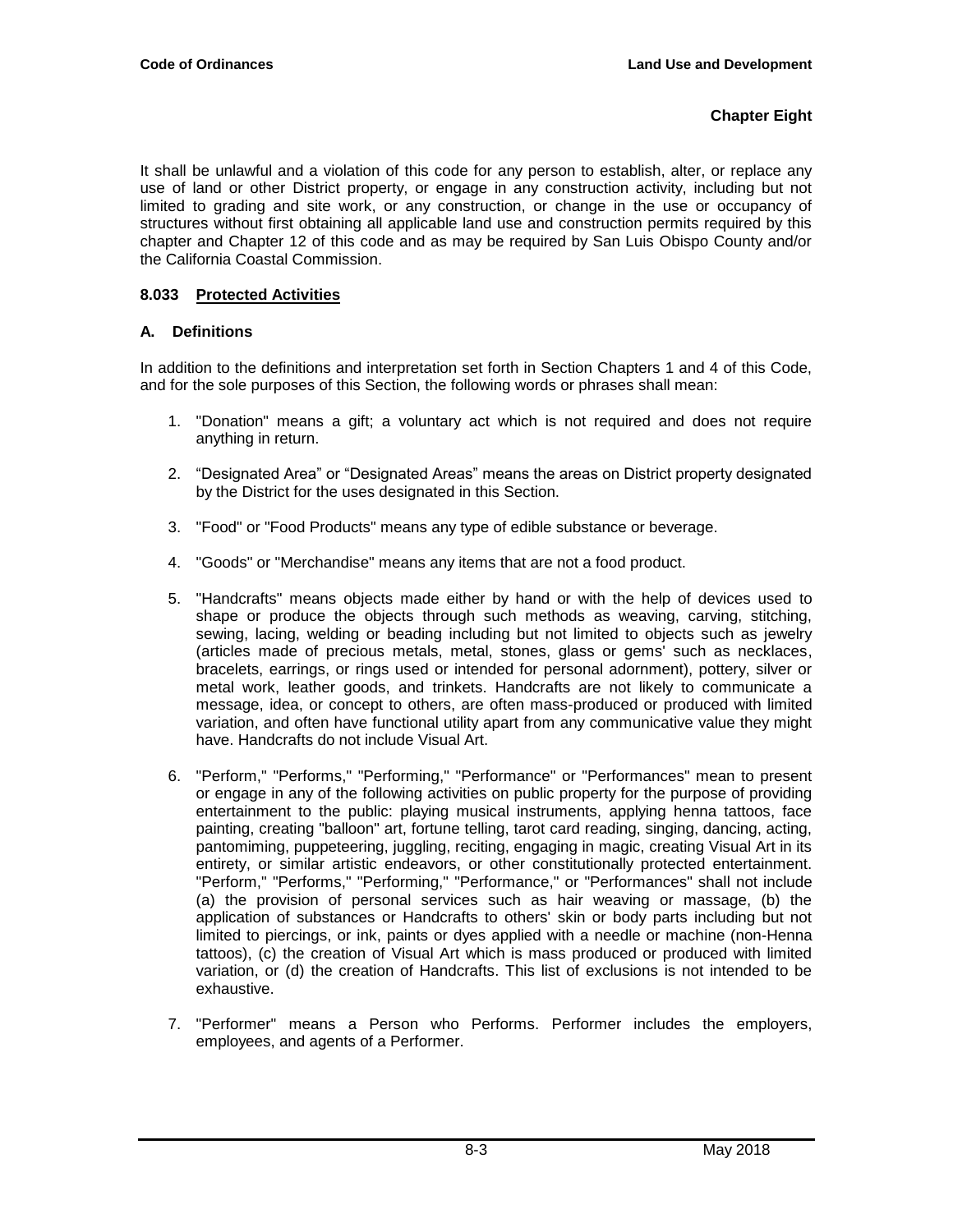- 8. "Person" means natural person, joint venture, joint stock company, partnership, association, club, company, corporation, business trust, organization, or the manager, lessee, agent, servant, officer or employee of any of them.
- 9. "District property" means those areas under the control and jurisdiction of the Port San Luis Harbor District and not under lease to private parties. District property shall include without limitation streets, parking lots, sidewalks, alleys, plazas, parks, piers, beaches, sea walls and open public lands.
- 10. "Vend" or "Vending" means to sell, offer for sale, expose or display for sale, solicit offers to purchase, or to barter Food, Goods, Handcrafts, merchandise or services in any public area from a stand, pushcart, motor vehicle, or by a person with or without the use of any other device or other method of transportation. To require someone to pay a fee or to set, negotiate, or establish a fee before providing goods or services in the District property constitutes vending, which includes activities whose base of operations is outside the District. Requests for donations or accepting donations in exchange for merchandise also constitute vending.
- 11. "Vendor" means a Person who vends. This includes a vendor who is an employee, employer, or agent of another engaged in Vending.

# **B. Findings and Purpose**

The District constitutes a major tourist attraction, hosting approximately 800,000 visitors a year. Historically, visitors, including tourists, have been drawn to the District's beaches because of the warm weather and local shopping and coastal dependent activities. Unregulated Vending adversely affects the character of the District property, and hampers, rather than encourages public access to District property resulting in a cultural loss to the District and a diminished experience for the visitor.

The existence and presence of Performers and regulated Vending on District property provides a public amenity that enhances the character of the District property and as such the District seeks to allow such activities in a manner consistent with the public interest. Yet Performances and unregulated Vending can create serious safety issues by adversely impacting the ability of pedestrians, runners and joggers, bicyclists, businesses delivering supplies, and emergency vehicles to maneuver and safely navigate sidewalks, parking lots, beaches and other public areas, as well as ingress and egress from local businesses and attractions.

Understanding that Performers and certain Vendors are engaged in constitutionally protected activities, this Section seeks to impose reasonable time, place and manner restrictions on Performers and Vendors to the minimal extent necessary to ensure their safety, the safety of their audience and the public, and to prevent unreasonable interference with visitors to the District property and their use and enjoyment of same, and the ability of local businesses and attractions to operate.

This Section specifically does not address the issuance by the District of leases, licenses and special events permits for activities that are not of a constitutionally protected nature.

Therefore, the District requires reasonable time, place, and manner restrictions to retain its unique character, to ensure safety and public access to the District property, and to promote free speech activity. Specifically, vending must be regulated because:

1. Regulation is necessary to manage the time, place, and manner of Vending throughout the District, in order to ensure that tourists and visitors are not deterred from visiting the District and enjoying public space and coastal access;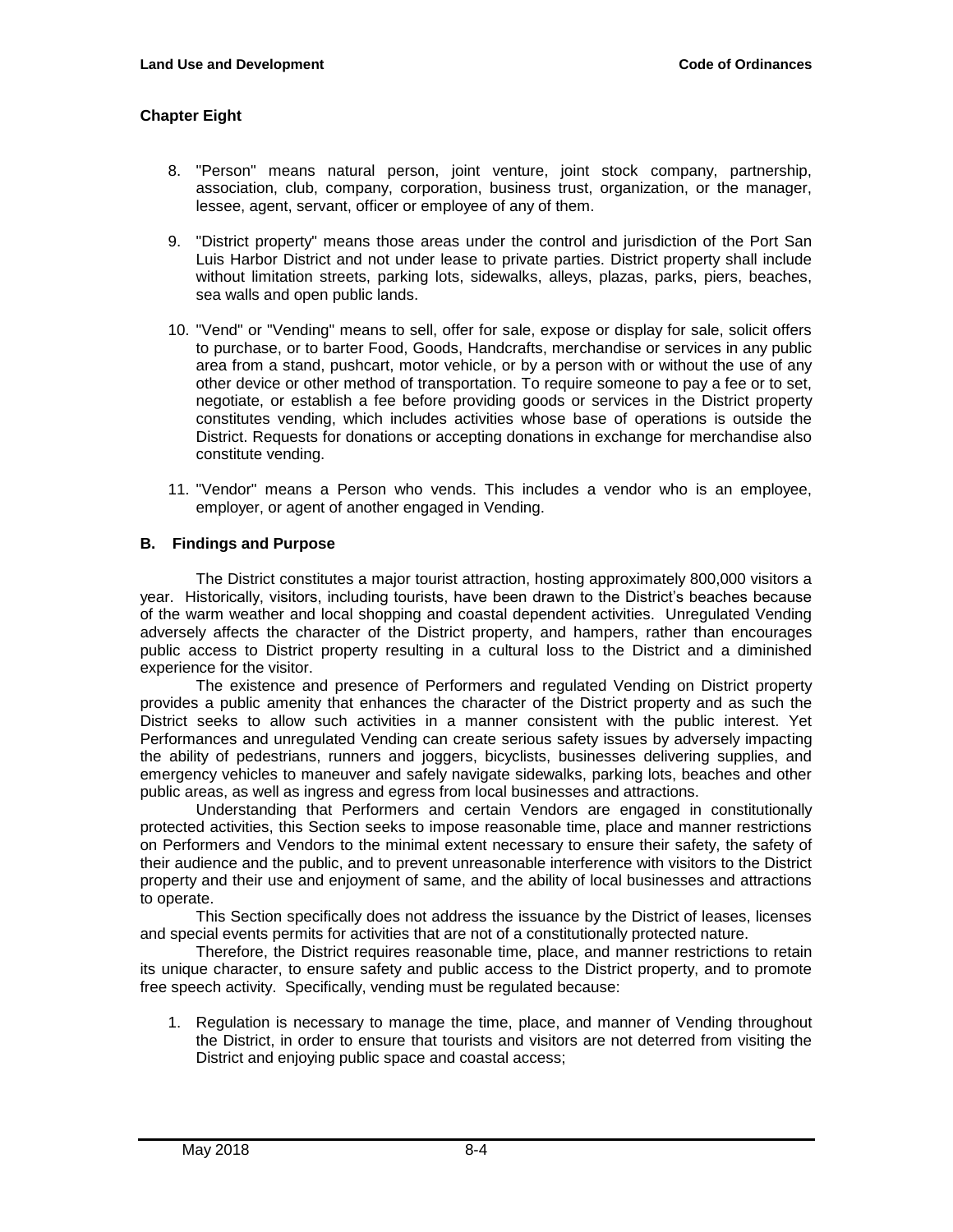- 2. Unregulated vending impedes the orderly movement of pedestrian traffic and may make the walkways unsafe for pedestrians by limiting the Districts' agility to effect crowd management and control;
- 3. Unregulated vending may impede the ingress and egress of emergency and public safety vehicles by creating physical obstacles to emergency response and administration of aid to those in need;
- 4. Unregulated vending causes visual clutter/blight along District impeding view of the beach and the Pacific Ocean threatening the Districts ability to attract tourists and preserve business

# **C. Vending on District Property Prohibited**

No Person shall engage in Vending upon any public District property without a permit issued by the District.

# **D. Vending in Designated Areas**

To address the findings and purposes set forth in this Section, the District has created reasonable time, place, and manner restrictions on vending where:

- 1. Persons can engage in traditional expressive speech and petitioning activities, can perform, and can vend the following expressive items: newspapers, leaflets, pamphlets, bumper stickers, and/or buttons.
- 2. Persons can vend the following items, which have been created, written, composed, or performed by the Vendor: books, audio, video, compact discs, video discs or other recordings of their Performances; paintings, photographs, prints, or sculptures made by the Person vending, or any other item that is inherently communicative and has nominal value or purpose apart from its communication.
- 3. Although an item may have some expressive purpose, it will be deemed to have more than nominal or functional utility or purpose apart from its message if it has a common and dominant non-expressive purpose or use. Examples of items that have more than nominal utility, use or purpose apart from their message and thus are subject to the Vending ban under the provisions of this Section include but are not limited to the following: Food, including water, Food products, house wares including dishes or eating utensils, appliances, books not written by the Vendor (subject to the exception set forth in Subsection 4 below), magazines, clothing (subject to the exception set forth in Subsection 4 below), sunglasses, cosmetics, beauty supplies, oils, lotions, incense, perfumes, crystals, Handcrafts, jewelry, hats, visors, souvenirs, candles, toys, and stuffed animals.
- 4. Persons seeking to engage in the sale of commercial merchandise may do so only if the merchandise meets all of the following criteria:

i) The purpose and activity of the Person vending the merchandise and the nature or content of the merchandise to be sold must be inextricably intertwined. That is, the merchandise must carry or convey a political, religious, philosophical or ideological message which is permanent, readable or recognizable from a reasonable distance and which is informative of the purpose of the Person. Expressions, such as the words "Avila Beach" which are not intertwined with the Person's organization's message are not protected speech. Pictures of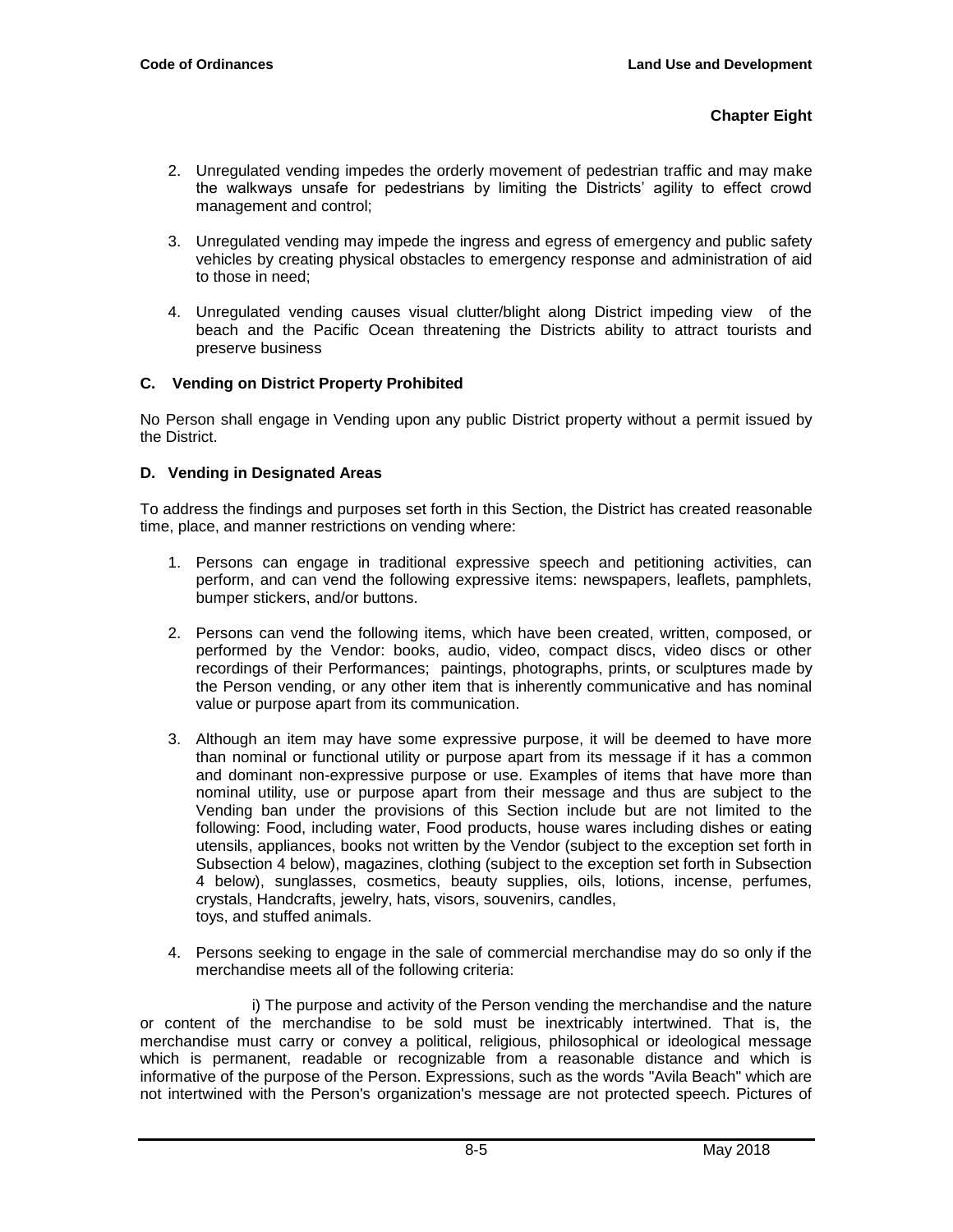maps of Avila, the Port San Luis Harbor District, or San Luis Obispo without a message as described herein are not protected speech for purposes of this Section.

ii) The message carried or conveyed on the merchandise must be physically part of the merchandise, indelible and not printed on a removable sticker or tag.

iii) The message must be readable in the context of the size of the lettering, the color scheme, the location of the message and the graphics involved· and may not be camouflaged, innocuous, not contrasting, unreasonably small or placed in an unreadable place on the merchandise when the merchandise is used for its intended purpose. For example, a message on the back of a T-shirt covered up by tie-dying or other design would not comply with the terms of this Sub-section.

iv) The mere placement of the Person's organization's name, which is unrelated to messages which are not informative of the purpose or activity of the Person's organization, shall not qualify the merchandise as inextricably intertwined with the purpose and activity of the Person or his or her non-profit organization.

#### **E. Process to Obtain Permit for Vending or Performing**

The object of the permit requirements for the activities subject to this Section, is to coordinate multiple uses of limited space, to assure preservation of the District facilities, to prevent uses that are dangerous, unlawful or impermissible under District rules, and to ensure public access to District property and the coast. In deciding whether to approve an application for a permit, no consideration will be given to the message of the event, the content of the speech, the identity or associational relations of the applicant, or to any assumptions or prediction s as to the amount of hostility which may be aroused in the public by the content of the speech or message conveyed by the event.

Whenever the privilege of using District Property for doing any of the acts hereinbefore enumerated is requested from the District, the following procedure shall be followed:

- 1. An application for an Expressive Activity Permit shall be filed not less than Fourteen (14) days before the date on which the proposed activity is to be conducted.
- 2. There shall be no fee for the issuance of the Expressive Activity Permit.
- 3. The application shall include information as to the proposed activity, the sponsoring person or organization, the number of persons expected to attend, the proposed portion of a Designated Area to be used, the proposed date and time of the activity the duration in time, and may include proposed alternate areas and dates.
- 4. The Harbor Manager or other District representative shall review the application and thereafter shall have the right to give or not to give a permit. In reaching a decision, the Harbor Manager may waive the Ten (14) day filing requirement of subsection 1, above, may consider whether activity will conflict or interfere with any other event previously scheduled and whether the activity will unreasonably add to congestion or interfere with or impede the normal flow of vehicular or pedestrian traffic.
- 5. Each permit shall state the date, time, and specific Designated Area for which it is issued, the name of the person or persons to whom it is issued and any conditions and limitations upon which the permit is given.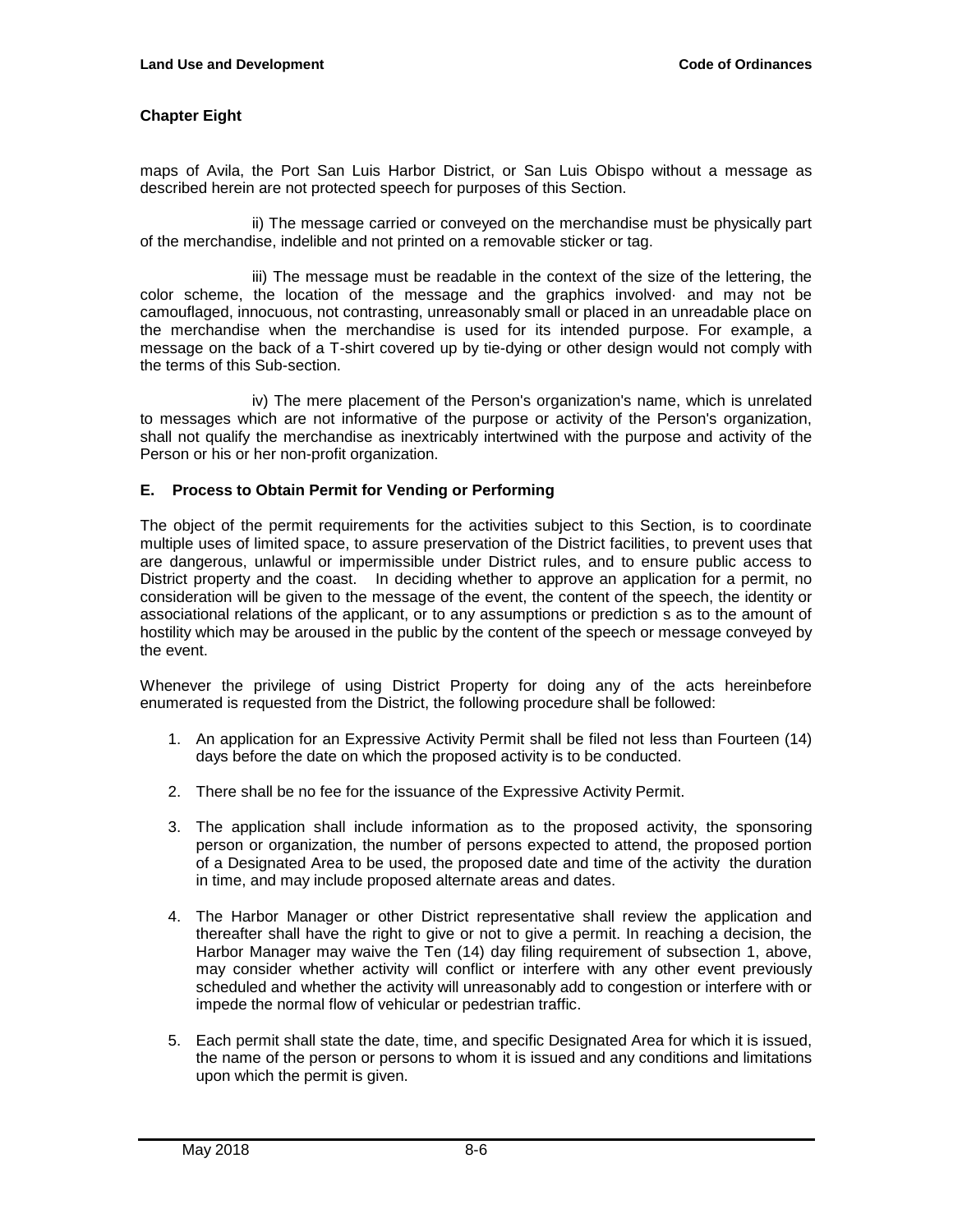- 6. If a permit is not given, the applicant may submit a new request proposing an alternate date, time or location.
- 7. When a permit is not given, the applicant may, within Fifteen (15) days after receiving notice thereof, request such a permit from the Board of Commissioners of the Port San Luis Harbor District by filing a request therefor with the Harbor Manager. If a timely request is not so filed, the decision of the Harbor Manager shall be final. In the event a timely request is filed, the Clerk of the District shall cause the matter to be placed as an appearance item on the agenda of a regular meeting of the Board that is scheduled within the next Thirty (30) days. The item on the agenda shall not be a hearing nor shall evidence be taken. The applicant may appear, make a presentation and request a permit The Board shall thereafter have the absolute right to either give or not to give a permit and that decision of the Board shall be final.

# **F. Exemptions**

The provisions of this ordinance shall not apply to:

- 1. Any Vendor or Person operating pursuant to or under the authority of an approved District business or other permit, lease or license.
- 2. Any approved participant in any special event authorized by the District.

# **G. Penalties**

Any violation of this Section ·shall be punishable in accordance with Chapter 22 of this Code.

# **H. Severability**

If' any subsection, sentence or clause, phrase or portion of this Section is for any reason held to be invalid or unconstitutional by the decision of any court of competent jurisdiction, such decision shall not affect the validity of the remaining portions of this Section.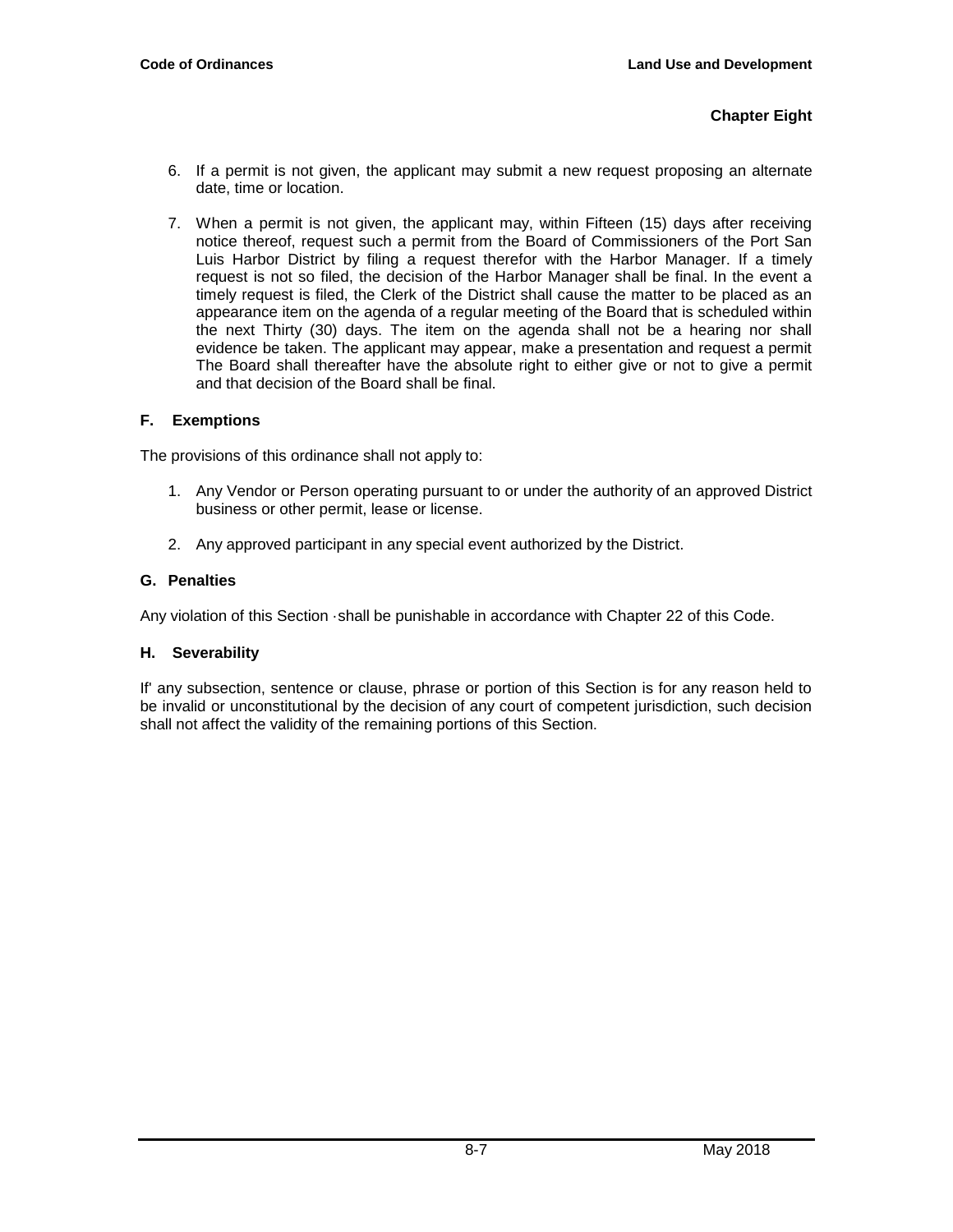### **8.034 - County of San Luis Obispo or Coastal Commission Approvals**

The California Coastal Act of 1976 requires that certain types of development within the District must obtain a coastal development permit from either the County of San Luis Obispo or the California Coastal Commission, in addition to the approvals required from the District.

- A. Coastal development permits required. The permit requirements of this chapter shall not be construed as relieving any person from the responsibility of also obtaining any permits required by the County of San Luis Obispo or the California Coastal Commission, where applicable, for any use or development within the District that is also under the jurisdiction of San Luis Obispo County or the Coastal Commission.
- B. Time for filing coastal development permit application. An application for any permit or approval required by this chapter for a proposed development or use of Harbor District lands or facilities may be filed concurrently with the filing of appropriate applications and/or requests for county or Coastal Commission approvals. Provided, however, that at least conceptual approval by the District shall be obtained prior to any action by San Luis Obispo County or the Coastal Commission on such development permit application.

#### **8.036 - Compliance with Standards Required**

It is unlawful, and a violation of this code for any person to develop, use, visit, or otherwise conduct themselves on District property in a manner contrary to or not in compliance with the provisions of this chapter, including but not limited to the general development standards in Section 8.200, and the requirements for specific uses and areas in Section 8.300.

#### **8.040 - Fees Required**

Any person applying for a permit required by this chapter shall pay the applicable filing, environmental review, plan check, permit or other fee to the Harbor Manager as required by Chapter 4 of this code at the time of application filing, or other time determined by the Harbor Manager.

# **8.050 - Appeal**

Decisions or interpretations of the Harbor Manager pursuant to this chapter may be appealed to the Board by an applicant or any aggrieved person as provided by this section. These provisions may also be used when the Harbor Manager determines that the issue that was the subject of his or her decision or interpretation should be reviewed or decided by the Board.

- A. Timing and form of appeal. An appeal shall be filed within 10 business days of the decision that is the subject of the appeal, using the form provided by the Harbor Manager in addition to any other supporting materials the appellant may wish to furnish, explaining the reasons for the appeal. An appeal shall be filed with the Harbor Manager, who shall process the appeal pursuant to this section.
- B. Report and hearing. When an appeal has been filed, the Harbor Manager will prepare a report on the matter, and cause the appeal to be scheduled for consideration by the Board at its next available meeting after completion of the report.
- C. Action and findings. After holding a public hearing pursuant to Section 8.060, the Board may affirm, affirm in part, or reverse the action, decision or determination that is the subject of the appeal, based upon findings of fact regarding the particular case. Such findings shall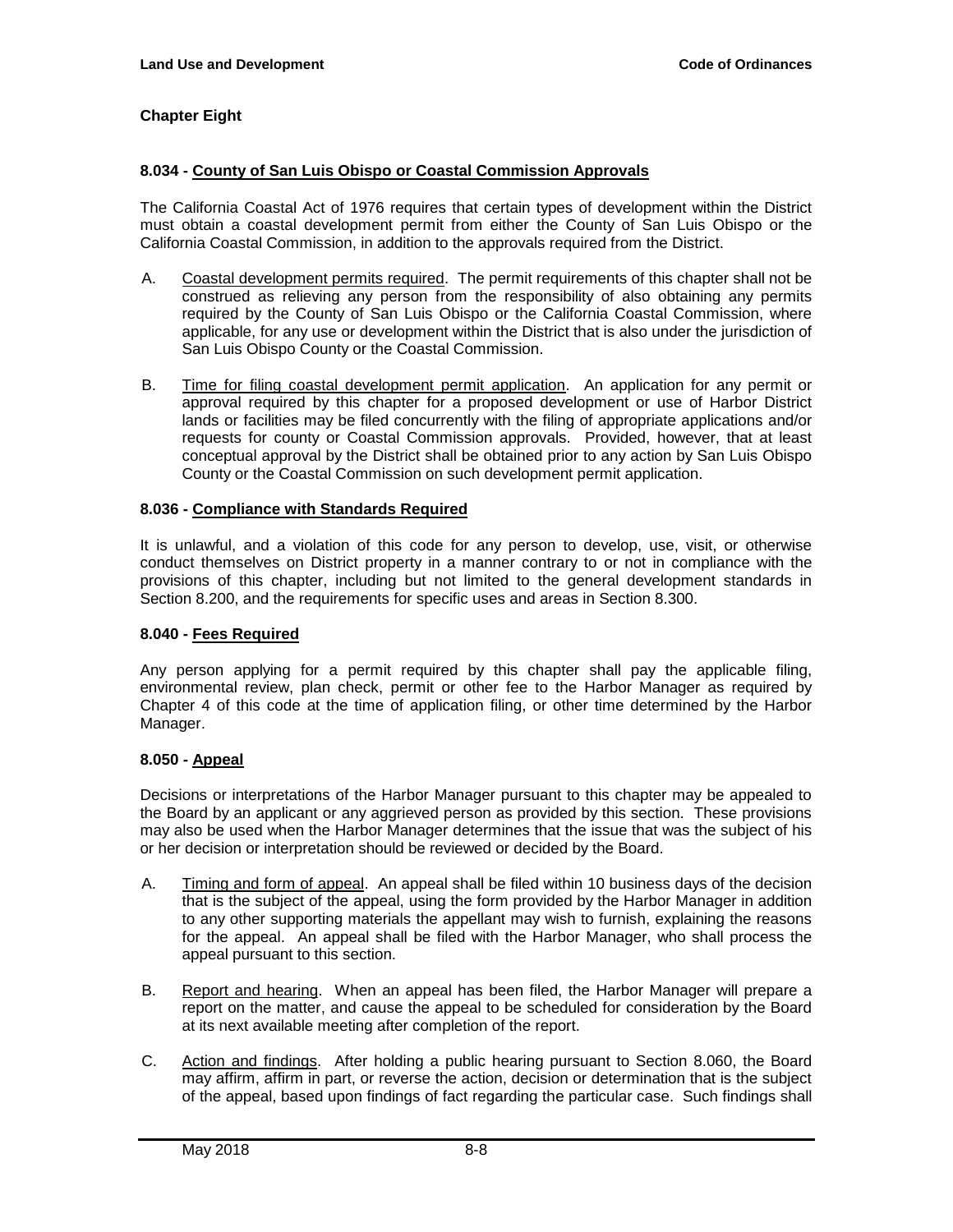identify the reasons for the action on the appeal, and verify the compliance or noncompliance of the subject of the appeal with the provisions of this chapter.

#### **8.060 - Public Hearings**

When a public hearing is required by this chapter before action on a land use permit or an appeal (Section 8.050), the hearing shall be conducted as provided by this section. Where applicable, the public hearing required by this section shall also serve as the public hearing required by relevant sections of the Harbors and Navigation Code Section, as may be amended.

- A. Notice of hearing: Notice of a public hearing shall be given as follows:
	- (1) Content of notice. The hearing notice shall include the date, time and place of the public hearing, describe the matter to be considered and the proposed location, explain how interested persons may obtain additional information about the application, and any additional information the Harbor Manager determines to be appropriate.
	- (2) Method of notice distribution. Notice of public hearings pursuant to this title shall be given not less than 10 days before a public hearing, or, pursuant to Harbors and Navigation Code §6070.2, not less than 20 days before a public hearing to adopt or amend an Ordinance of the District, as follows:
		- (a) Mailed notice: For a public hearing on a land use permit or an appeal only, Notice shall be mailed to:
			- (i) The project applicant;
			- (ii) Each person who has requested such notice;
			- (iii) Each local agency expected to provide water, sewage, streets and roads, or other essential facilities or services to the District, whose ability to provide such facilities and services may be significantly affected; and
			- (iv) All owners of real property as shown on the latest equalized assessment roll within 300 feet of the parcel that is the subject of the hearing.
		- (b) Posted notice. Notice shall be posted at the site of the proposed use, or at the office of the Harbor Manager if posting the site is impractical, and notice shall be posted on the District's website.
		- (c) Published notice. Notice shall be published in a newspaper of general circulation published within the County of San Luis Obispo, except for public hearings to revoke a mooring permit do not require publication.
		- (d) Additional notice. Any notice in addition to that required above may be provided at the discretion of the Harbor Manager.
- B. Scheduling of hearing. After an application for a permit is determined to be categorically exempt, or a draft negative declaration, mitigated negative declaration or environmental impact report has been prepared and circulated for public review and comment, or an appeal to a Harbor Manager action is filed, the matter shall be scheduled for public hearing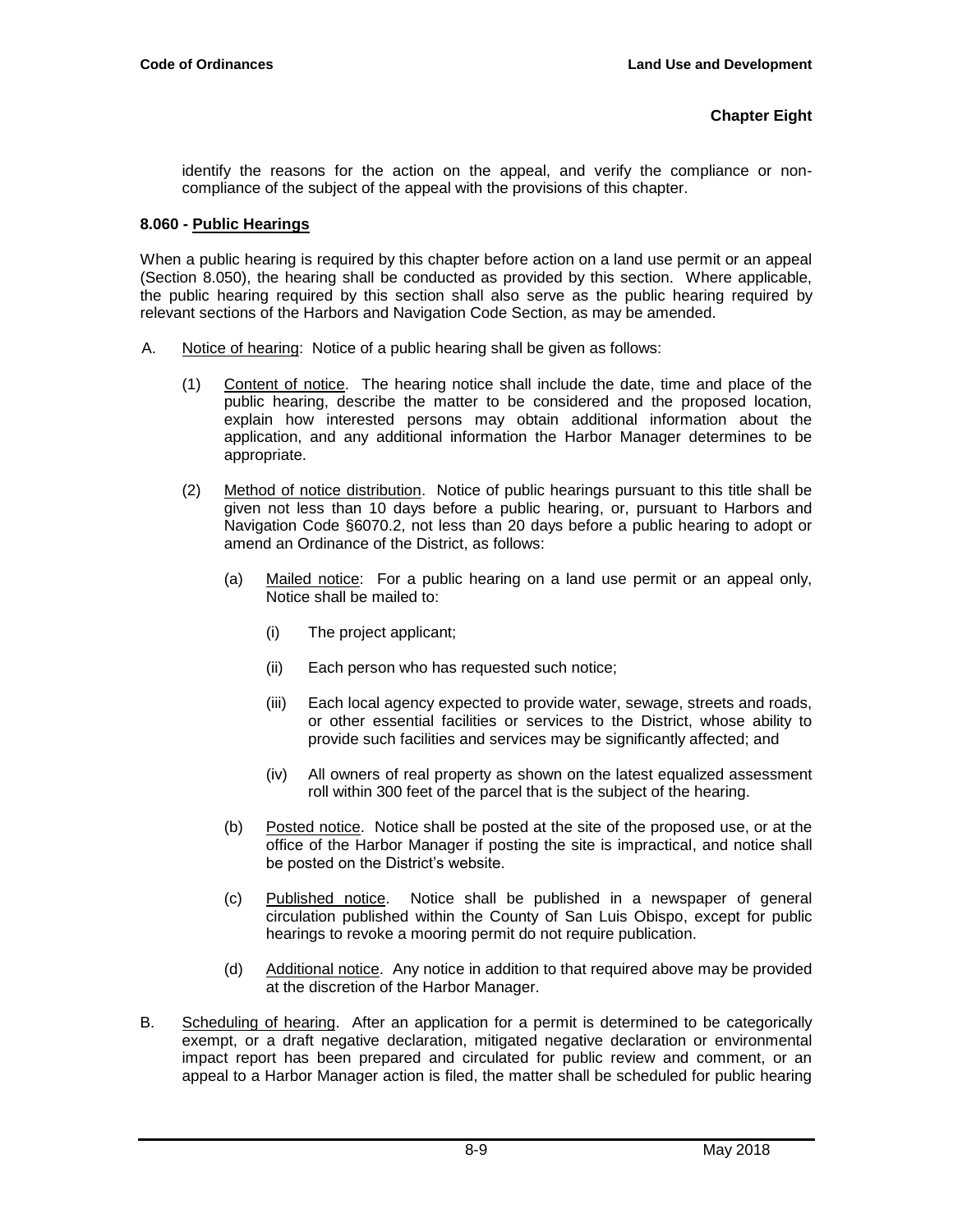on the next available Board of Harbor Commissioners meeting after completion of the staff report. At the discretion of the Board, a public hearing may be continued from time to time.

- C. Notice of action when hearing continued. If a decision on a permit or amendment is continued by the Board to a time which is neither previously stated in the notice provided pursuant to subsection A. above, nor announced at the hearing as being continued to a time certain, the Harbor Manager shall provide notice of the further hearings (or action on the proposed development) in the same manner and within the same time limits as provided by subsection A. above.
- D. Conduct of hearing. At the public hearing, interested persons may present information and testimony relevant to a decision on the proposed project or appeal.

#### **8.100 - Land and Facility Use Regulations**

The purposes of the regulations of Sections 8.110 et seq. are to:

- A. Identify the uses of land that may be conducted on the lands, tidelands and piers subject to District jurisdiction and land use permit requirements for such uses; and
- B. Establish procedures for District evaluation, actions and decisions on proposed developments and uses of District lands and facilities; and
- C. Provide standards for the design, development, and operation of proposed uses of the lands, tidelands and piers subject to District jurisdiction.

#### **8.110 - Allowable Uses and Permit Requirements**

This section establishes the uses that may be allowed on District lands, tidelands (except for open water areas) and piers, and the District land use and special event permit requirements for such uses proposed after the effective date of this chapter. The land use permit requirements of this section are in addition to any construction permits required by Chapter 12 of this code for construction activities on Avila or Harford Piers.

- A. Determination of allowable uses and permits. The types of uses of land, tidelands and piers that may be approved by the District, and the land use permit requirement for each such use and major changes to existing uses are shown on Table 8A, (pages 8-9 and 8-10). An "A" designation on the table means that the use is allowed and no land use permit is required. An "S" designation means that the proposed activity requires a Special Event Permit. An "M" designation means that an Administrative Permit is required. A "U" designation means that approval of a Use Permit is required before such a use can be lawfully established.
- B. Limitations on certain uses. Where Table 8A (pages 8-9 and 8-10) shows a land use as allowable and notes by means of a number following the letters "A", "S", "M", or "U" that special standards or limitations on the use apply, such limitations shall be as follows:
	- (1) Allowed uses subject to special standards. The following uses are allowed where shown by Table 8A (pages 8-9 and 8-10), without a land use permit, subject to the following standards: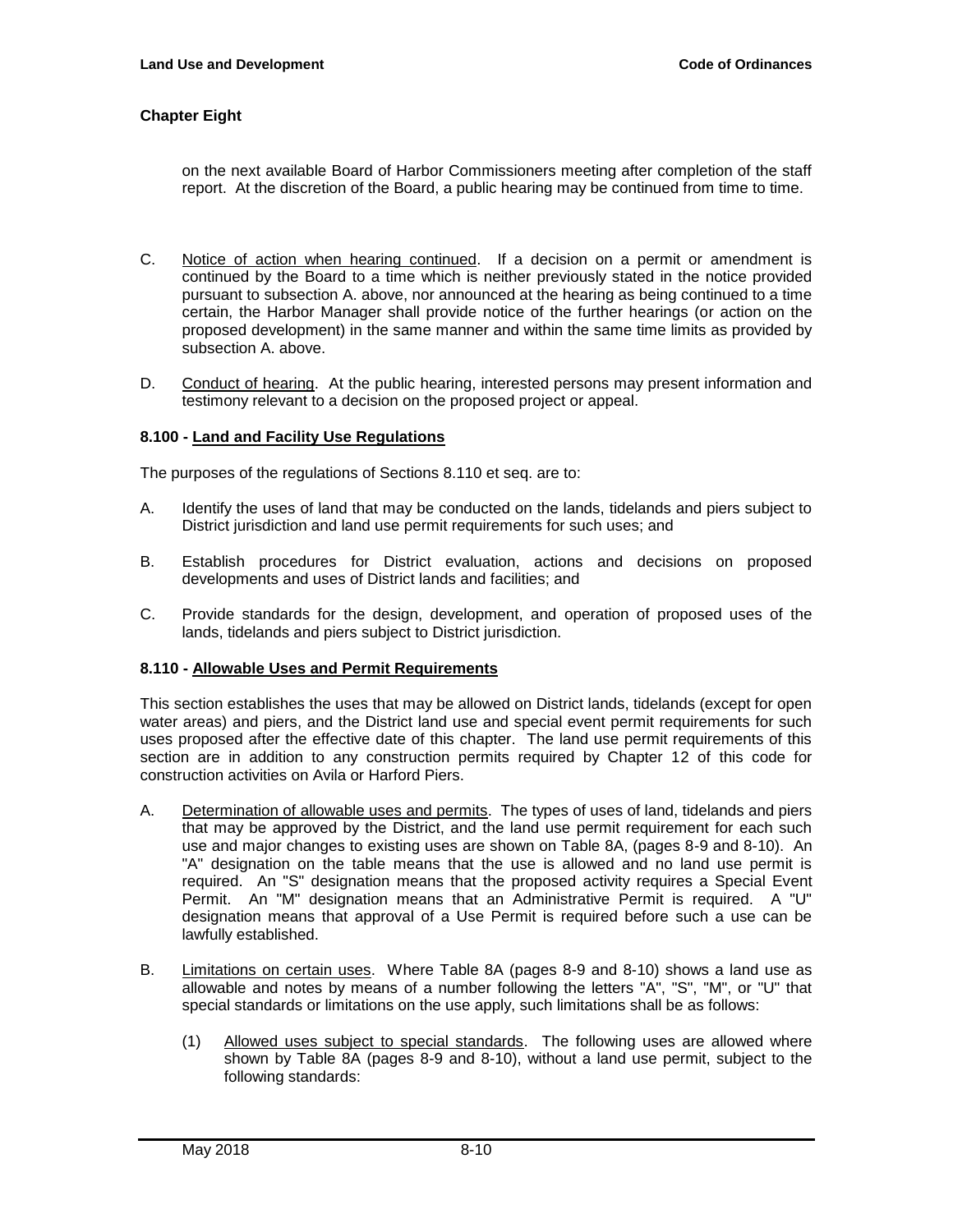- A-1 Boat launching at Avila Beach. No vessel, boat, or sail board shall be launched from or landed at Avila Beach, except that non-motorized craft may be launched from the westerly area of Avila Beach, near San Luis Creek.
- A-2 Oil vessel emergency use. As provided by Avila Beach Public Facilities Planning Area Standard 2.g. of the County Local Coastal Plan - San Luis Bay Area Plan, emergency use of the Harford Pier and/or Landfill Area by oil company support vessels (including oil spill cleanup vessels, crew and supply boats) shall be limited to responses to medical emergencies, fire, foundering vessels, or oil spills. The Harbor Manager shall report any such occurrence at the next meeting of the Board.
- A-3 Camping in the Harbor District. Self contained recreational vehicle camping in the allowable areas of the Harbor District areas under a camping permit and pursuant to the fee schedule of section 4.500.
- (2) Uses subject to a Special Event Permit and restrictions. The following uses are allowed where shown by Table 8A (pages 8-9 and 8-10), subject to Special Event Permit approval, and the following limitations on proposed uses:
	- S-1 Private parties and receptions in Avila Parking. The holding of private parties and receptions (as defined by Section 8.120) in the Avila Parking facility requires approval by the Harbor District and will be subject to the payment, in advance of parking fees for space used.
- (3) Uses subject to an Administrative Permit and restrictions. The following uses are allowed where shown by Table 8A (pages 8-9 and 8-10), subject to Administrative Permit approval, and the following limitations on proposed uses:
	- M-1 Movable vendors. The placement of movable vendors (as defined by Section 8.120) on District piers, beaches and other properties shall be limited to the locations as allowed per Board action.
	- M-2 Emergency contingencies. The implementation of emergency contingency actions to protect public health, safety, or welfare in instances that require immediate attention by the permitting authority where time does not allow for compliance with the procedures as established by Section 8.200 are subject to the procedures as set forth in Section 8.150.
	- M-3 Film Permit. Any type of commercial film or video production on Harbor District Property shall require a film permit issued by the Harbor District. The permit may require reimbursement for all costs incurred by the District in the production of the film or video. The Harbor District may set reasonable conditions or restrictions on any such permits.
- (4) Uses subject to a Use Permit and restrictions. The following uses are allowed where shown by Table 8A (pages 8-9 and 8-10), subject to Use Permit approval, and the following limitations on proposed uses:
	- U-1 Fish processing. Fish processing may be approved on the Harford Pier only on the pier terminus, as shown on Figure 4 of the Harbor District Master Plan (Pod No. 3).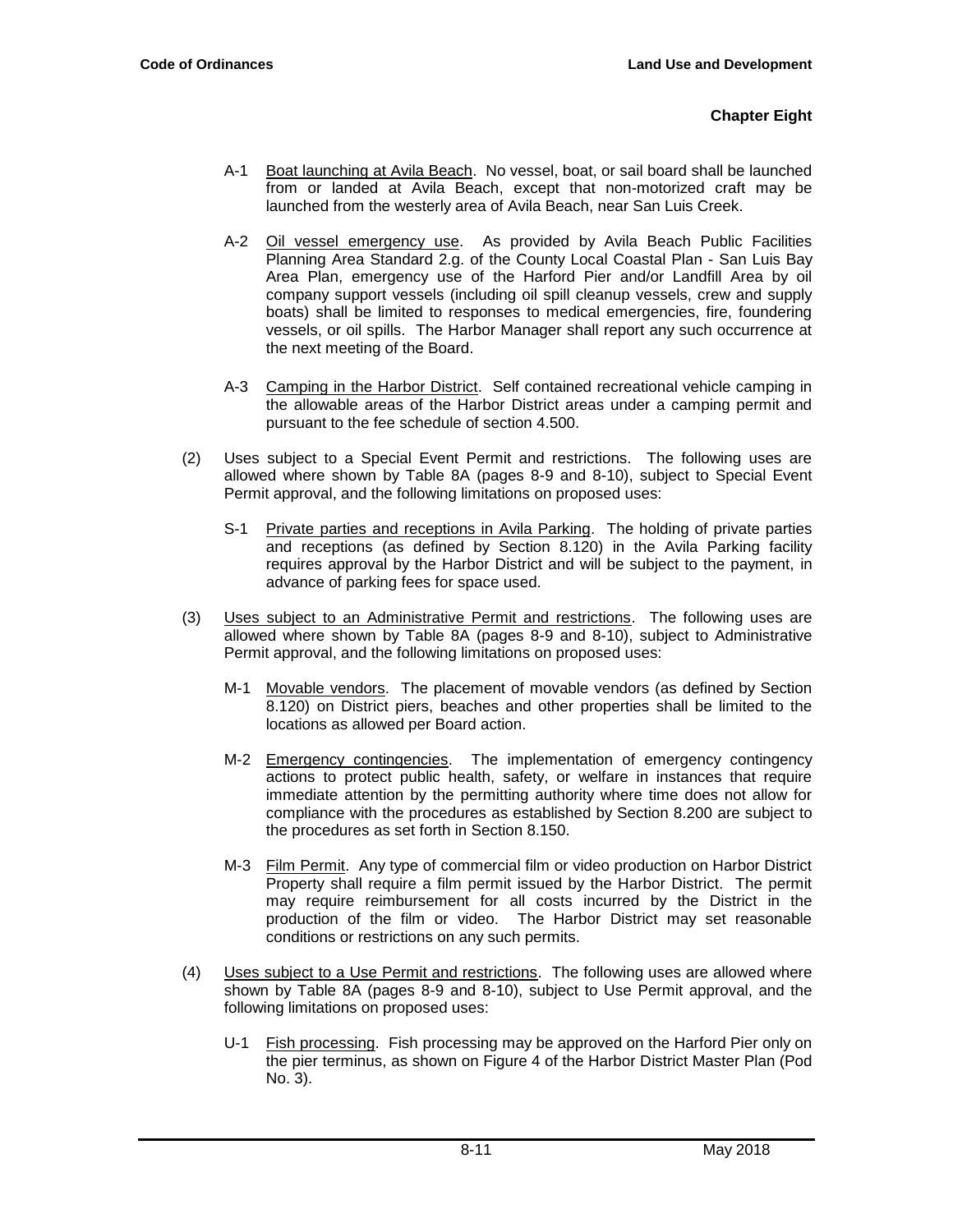- U-2 Offices. Offices in the beach area are limited to District administrative offices at Avila Beach, pursuant to Avila Beach Public Facilities Planning Area Standard 2.t.(3) of the County Local Coastal Plan - San Luis Bay Area Plan.
- U-3 Retail sales. Retail sales on Harford and Avila Piers and shall be limited to "marine environment related" sales, pursuant to Avila Beach Public Facilities Planning Area Standard 2.j. of the County Local Coastal Plan - San Luis Bay Area Plan.
- U-4 Offshore oil support. . A Use Permit for offshore oil crew base and support uses may be approved only after approval of amendments to the Master Plan, Local Coastal Program and a vote in favor by a majority of the resident voters in San Luis Obispo County in accordance with Measure A and Section 8.115 of this Code that authorize the proposed use and the specific location on the Landfill Area where the use is proposed.
- C. Location of allowable uses. The uses of land identified as allowable by Table 8A (pages 8-9 and 8-10) for the Landfill and Harford Pier areas shall be located as shown on Figure 5 of the Local Coastal Plan - San Luis Bay Area Plan.
- D. Exemptions from land use permit requirements. The following uses and activities are exempt from the land use permit requirements of this article, as shown on Table 8A (pages 8-9 and 8-10), provided that nothing in this section shall be construed as exempting construction activities from the necessity of obtaining building, electrical, plumbing or other permits if required by Chapter 12 of this code (Construction Codes).
	- (1) Ordinary repairs to buildings and structures, provided that such repairs shall not include any change in the approved land use of the site or building, or increase in the total floor area of the building or structure.
	- (2) Additions or alterations to any building or structure, where:
		- (a) The total valuation of work is not more than \$1,500 as determined by the District Fee Resolution for construction on Harford or Avila Piers, or by the County Fee Ordinance for construction elsewhere, as applicable; or
		- (b) Interior remodeling does not result in any significant change of land use either in density or intensity of use, expansion of footprint or height of the building and is in conformance with all applicable provisions of this chapter and is consistent with applicable provisions of the Master Plan and the Local Coastal Plan.
	- (3) Walls or fences of six feet or less in height, where authorized by the Harbor Manager.
	- (4) Installation, testing, placement in service, or the replacement of any necessary utility connection between an existing service facility and any development or use that has previously been granted a permit.
- E. Coastal Commission approval required. All applicants for development proposed seaward of mean high tide, including development on the Avila or Harford Piers, and on the portion of the landfill area shown on the Coastal Commission's Post-Certification and Appeals Maps as being within the original permit jurisdiction of the Coastal Commission, shall obtain a coastal development permit from the Coastal Commission in addition to any District permits required by this chapter. An applicant shall not apply for a coastal development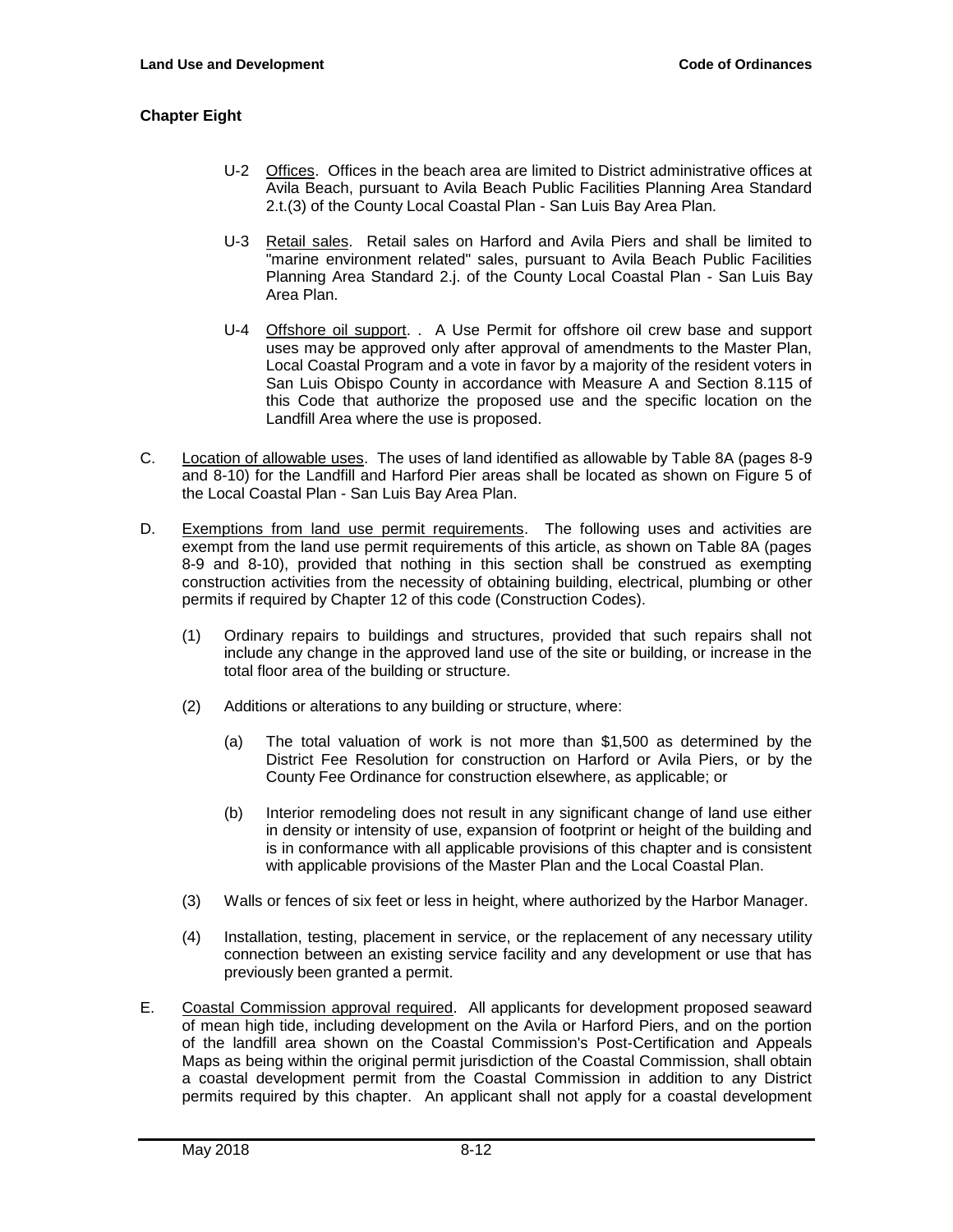permit from the Coastal Commission until the District approval has been obtained pursuant to this article.

F. County approval required. All applicants for development proposed inland of mean high tide, except on the portion of the landfill area shown on the Coastal Commission's Post - Certification and Appeals Maps as being within the original permit jurisdiction of the Coastal Commission, shall obtain a coastal development permit and, if required, a business license from the County in addition to any District permits required by this chapter. An applicant shall not apply for a coastal development permit from the County until the District preliminary land use approval has first been obtained pursuant to this article.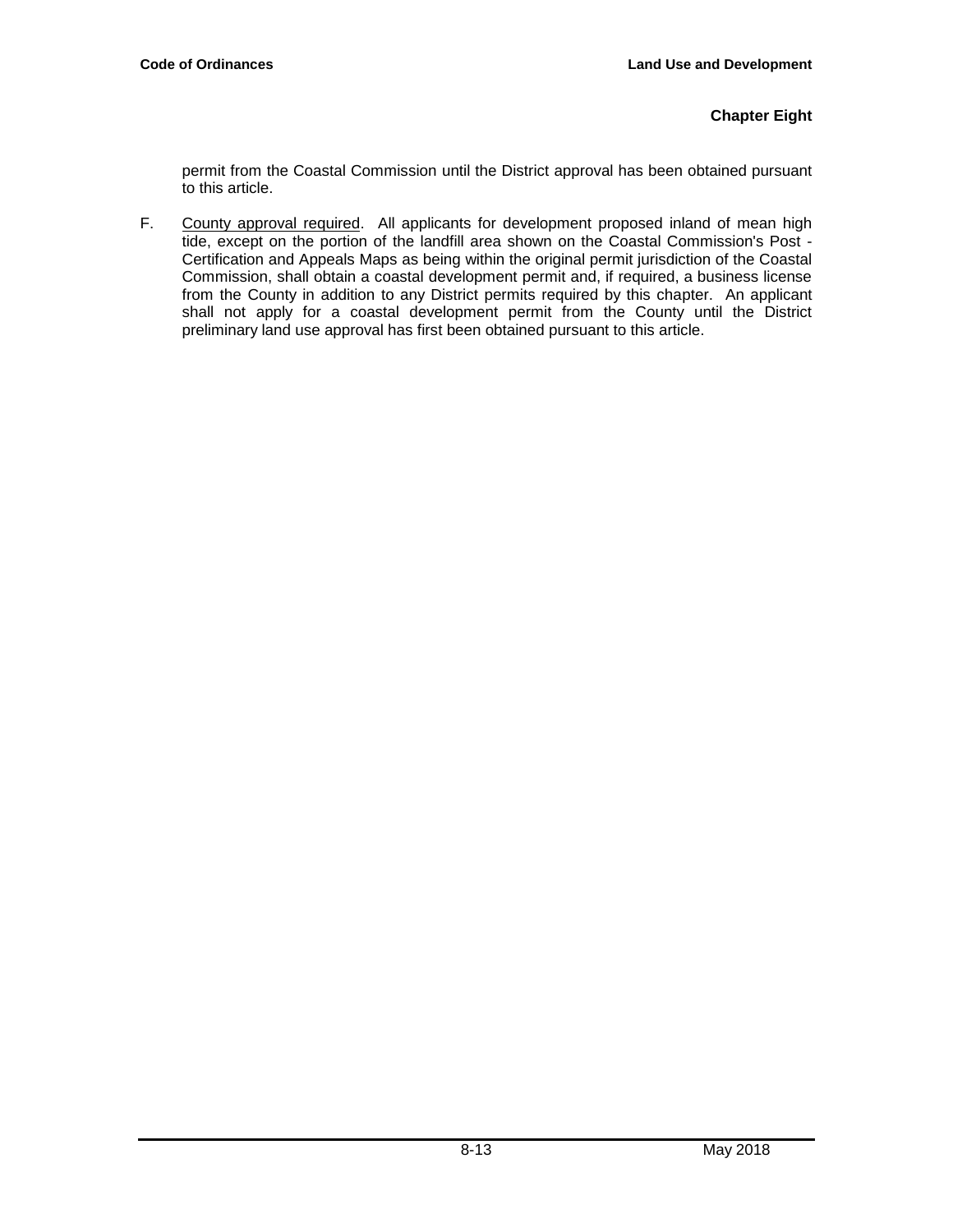# **TABLE 8A - ALLOWABLE USES & PERMIT REQUIREMENTS**

|                                         | Location                |                            |                                        |                   |                              |                               |                                |
|-----------------------------------------|-------------------------|----------------------------|----------------------------------------|-------------------|------------------------------|-------------------------------|--------------------------------|
| Land Uses*                              | Avila<br>Parking        | Avila<br>Pier <sup>1</sup> | <b>Beaches</b><br>and<br><b>Bluffs</b> | Harbor<br>Terrace | Harford<br>Pier <sup>1</sup> | Landfill<br>Area <sup>1</sup> | Cal Polyl<br>Pier <sup>1</sup> |
| <b>Commercial Fishing &amp; Boating</b> |                         |                            |                                        |                   |                              |                               |                                |
| Boat repair & maintenance               |                         |                            |                                        | М                 |                              | U                             | U                              |
| Fish buying                             |                         | U                          |                                        |                   | U                            | $\overline{\mathsf{U}}$       | $\overline{\mathsf{U}}$        |
| Fish processing                         |                         |                            |                                        |                   | $U-1$                        | U                             | U                              |
| Sportfishing & charters                 |                         | U                          |                                        |                   | U                            |                               | U                              |
| Transient vessel support                |                         | U                          |                                        |                   | U                            | U                             | U                              |
| <b>Harbor operations</b>                |                         |                            |                                        |                   |                              |                               |                                |
| Accessory uses & structures             | $\overline{M}$          | М                          | M                                      | М                 | М                            | М                             | М                              |
| <b>Boat launching</b>                   |                         | $\overline{U}$             | $A-1$                                  |                   | $\overline{U}$               | $\overline{\mathsf{U}}$       | U                              |
| <b>Emergency contingencies</b>          | $M-2$                   | $M-2$                      | $M-2$                                  | $M-2$             | $M-2$                        | $M-2$                         | $M-2$                          |
| <b>Offices</b>                          |                         |                            | $U-2$                                  |                   | U                            | U                             | U                              |
| Storage & maintenance facilities        | M                       | M                          |                                        | М                 | M                            | M                             | U                              |
| <b>Offshore oil support</b>             |                         |                            |                                        |                   |                              |                               |                                |
| Crew base & support uses                |                         |                            |                                        |                   |                              | $U-4$                         | $U-4$                          |
| Oil vessel emergency use                |                         |                            |                                        |                   | $A-2$                        | $A-2$                         | $A-2$                          |
| <b>Recreation</b>                       |                         |                            |                                        |                   |                              |                               |                                |
| Bar/Dance hall                          |                         |                            |                                        |                   | U                            |                               |                                |
| Campgrounds                             |                         |                            | U                                      | U                 |                              | M                             |                                |
| Marine leisure                          | A                       | Α                          | Α                                      | $\overline{A}$    | A                            | Α                             |                                |
| Parks                                   | U                       |                            |                                        | U                 |                              |                               |                                |
| Picnic areas & playgrounds              | $\overline{M}$          |                            | M                                      | $\overline{U}$    | M                            | M                             |                                |
| Yacht club                              |                         |                            | $\mathsf{U}$                           | Ū                 |                              | Ū                             |                                |
| <b>Services</b>                         |                         |                            |                                        |                   |                              |                               |                                |
| Parking - Boats, trailers               | A                       | М                          | M                                      | M                 | М                            | м                             |                                |
| Parking - Vehicles                      | M                       | M                          | M                                      | M                 | M                            | M                             |                                |
| Public restrooms & showers              | M                       | M                          | M                                      | M                 | M                            | M                             |                                |
| Storage - Boats/equipment               | M                       | M                          | M                                      | M                 | M                            | M                             |                                |
| <b>Transit stops</b>                    | U                       | M                          | U                                      | U                 | M                            | U                             |                                |
| Short-term activities/special events    |                         |                            |                                        |                   |                              |                               |                                |
| Camping                                 |                         |                            | $\mathsf S$                            | $\mathsf S$       |                              | $A-3$                         |                                |
| Commercial events                       | $\overline{s}$          | S                          | $\overline{s}$                         | $\overline{s}$    | $\overline{s}$               | $\overline{s}$                | M                              |
| Motion picture filming                  | $M-3$                   | $M-3$                      | $M-3$                                  | $M-3$             | $M-3$                        | $\overline{M-3}$              | $M-3$                          |
| Private parties & receptions            | $S-1$                   | S                          | $\mathbb S$                            |                   | S                            |                               | S                              |
| Charitable events                       | $\overline{\mathsf{s}}$ | $\overline{\mathsf{s}}$    | $\overline{s}$                         | $\overline{s}$    | $\overline{s}$               | $\overline{s}$                | M                              |

1. Seaward of the mean high tide line only. Permit requirements for uses landward of the mean high tide line are advisory and may be superceded by the San Luis Obispo County Local Coastal Program and Coastal Zone Land Use Ordinance.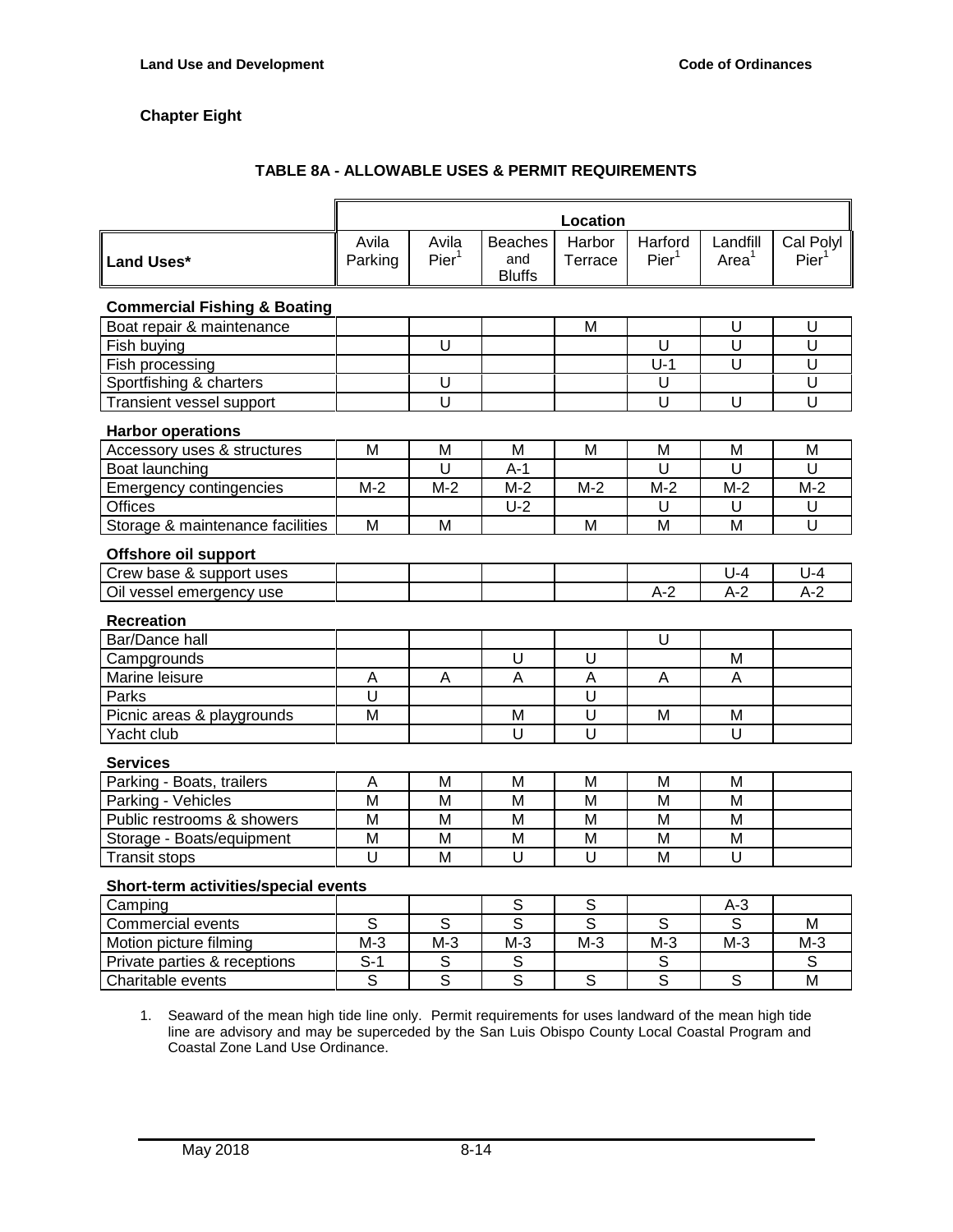# **TABLE 8A - ALLOWABLE USES & PERMIT REQUIREMENTS**

|                                    |                  |                            |                | Location          |                              |                   |                             |
|------------------------------------|------------------|----------------------------|----------------|-------------------|------------------------------|-------------------|-----------------------------|
|                                    | Avila<br>Parking | Avila<br>Pier <sup>1</sup> | <b>Beaches</b> | Harbor<br>Terrace | Harford<br>Pier <sup>1</sup> | Landfill<br>Area' | Unocal<br>Pier <sup>1</sup> |
| Land Uses*                         |                  |                            |                |                   |                              |                   |                             |
| <b>Trade</b>                       |                  |                            |                |                   |                              |                   |                             |
| Equipment rental                   |                  | U                          | U              | ш                 | U                            | U                 |                             |
| Fish buying                        |                  | U                          |                |                   | U                            |                   |                             |
| Food & fish sales (fixed location) |                  | U                          | U              |                   | U                            |                   |                             |
| Movable vendors                    | $M-1$            | $M-1$                      | $M-1$          |                   | $M-1$                        | $M-1$             |                             |
| Restaurants and bars               |                  | U                          |                |                   | U                            |                   |                             |
| Retail sales                       |                  | $U-3$                      |                |                   | $U-3$                        |                   |                             |
| Wholesale sales - Marine           |                  | U                          |                |                   | U                            |                   |                             |
| Other                              |                  |                            |                |                   |                              |                   |                             |
| Marine research, marine            |                  | U                          |                |                   | U                            |                   | U                           |
| educational facilities             |                  |                            |                |                   |                              |                   |                             |

| <b>KEY</b> |            | Use not allowed                                              |
|------------|------------|--------------------------------------------------------------|
|            | Α          | Allowed use, no permit required                              |
|            | S          | Special Event Permit required                                |
|            | M          | Administrative Permit required                               |
|            |            | <b>Use Permit Required</b>                                   |
|            | $A-1, 2;$  | An "A," "S," "M," or "U" followed by a number means that the |
|            | $S-1;M-$   | Allowed Use, Administrative or Use Permit use is subject to  |
|            | 1,2;3      | special limitations.                                         |
|            | $U-1$ to 5 |                                                              |

- \* See Section 8.120 for definitions of the land uses listed in this table
- 1. Seaward of the mean high tide line only. Permit requirements for uses landward of the mean high tide line are advisory and may be superceded by the San Luis Obispo County Local Coastal Program and Coastal Zone Land Use Ordinance.

# **8.115 - Onshore Oil Support Facilities**

No permit, entitlement, lease, or other authorization of any kind within the jurisdiction of Port San Luis Harbor District, including all lands, salt marsh, tidelands, submerged lands, and swamp and overflowed lands within that portion of San Luis Bay described in Chapter 302 of the Statutes of 1957, which would authorize or allow the development, construction, installation, or expansion of any onshore support facility for offshore oil and gas activity shall be final unless such authorization is approved by a majority of the votes cast by a vote of the people of the County of San Luis Obispo in a general or special election. For the purpose of this ordinance, the term "onshore support facility" means any land use, installation, or activity required to support the exploration, development, production, storage, processing, transportation, or related activities of offshore energy resources.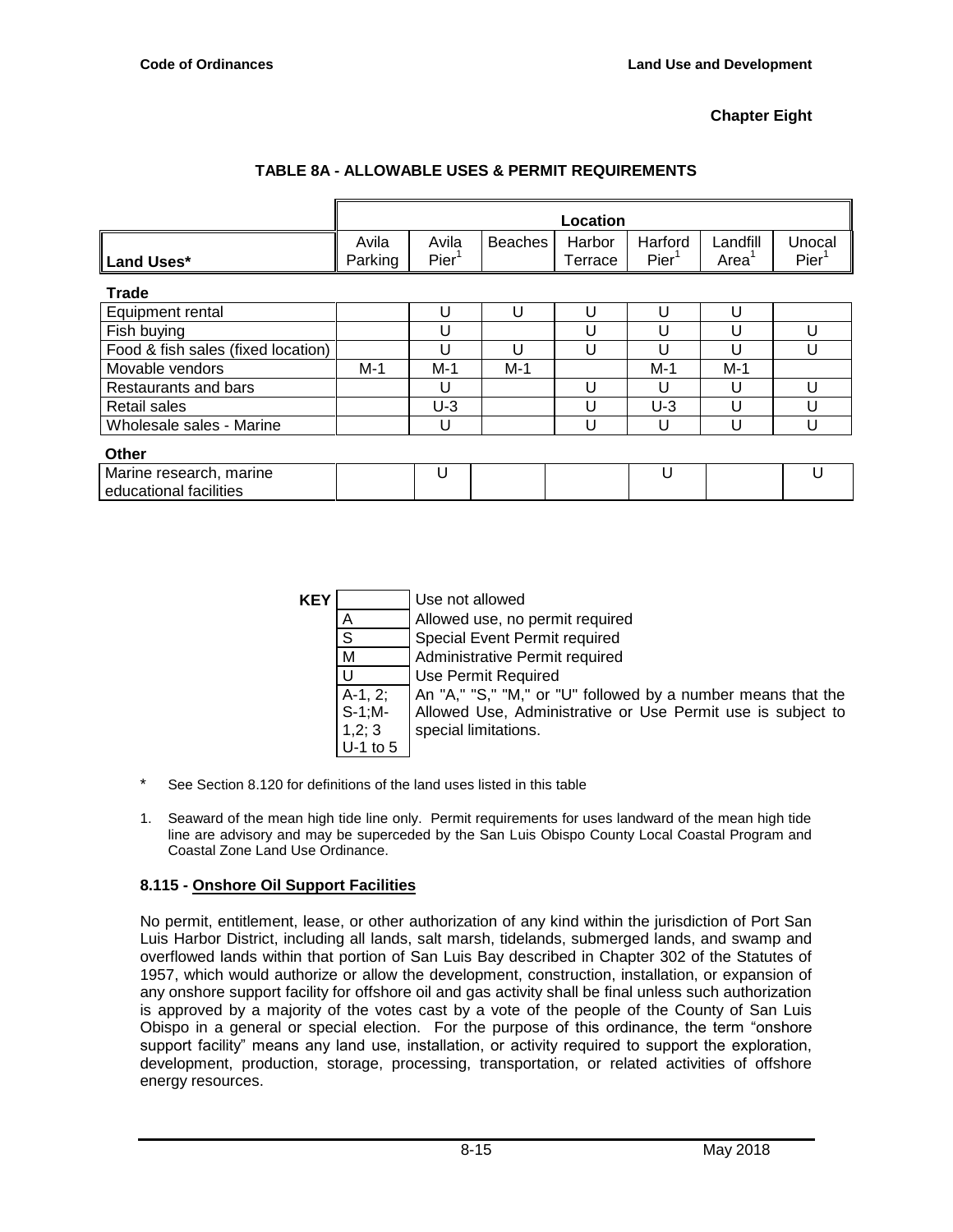- A. Authorizations obtained from Port San Luis Harbor District or the County of San Luis Obispo after November 1999, shall be subject to the provisions of this section.
- B. If any section, sentence, clause, phrase, or part of this section shall be held invalid by any court of competent jurisdiction, the remaining provisions shall be given full effect consistent with the intent and purpose of this section.

### **8.120 - Use Definitions**

The purpose of this section is to define certain of the land uses shown on Table 8A (pages 8-9 and 8-10), where the title of a particular use is intended to include a variety of other, related uses that may not be clearly indicated by the title itself.

Accessory uses and structures. Includes but is not limited to small structures used for storage or the enclosure of equipment, broadcast and receiving antennas, fish cleaning racks, lifeguard stations, access ramps and stairways, planter boxes and landscaping, trash enclosures.

Camping. Short-term camping of less then 14 consecutive calendar days on District landfill areas with a self-contained recreational vehicle. For the purpose of this Code, any motor vehicle parking during the hours of 10 PM and 6 AM which contains a person/persons sleeping therein, or contains bedding arranged for the purpose of, or in such a way as to permit, the occupants thereof to remain overnight, or any vehicle thus described parking in any area at any time designated for camping, shall be deemed to be camping.

Charitable events. A short-term event organized by a non-profit enitity which has been granted a Federal exempt status.

Commercial events. The chief aim is profit for an individual or other legal entity. Typically supported or sponsored by advertising Event is short-term in nature. Crew base and support uses. As defined by Avila Beach Public Facilities Planning Area Standards 2.d. through 2.g. of the County Local Coastal Plan - San Luis Bay Area Plan.

Day Use. Free parking on designated District property between the hours of 6:00a.m. and 10:00p.m.

Equipment rental. Includes but is not limited to the rental to the public beach, swimming, surfing and windsurfing equipment, scuba gear, jet skis, etc.

Fish processing. Major commercial processing facilities primarily involved with cleaning and preparation of fish for wholesale distribution. The small-scale cleaning and preparation of fish as a secondary use to retail food and fish sales is instead included under food and fish sales.

Marine leisure. Includes, but is not limited to, pier and waterfront fishing; active and passive beach use by individuals, families and small groups (less than 50 people), including swimming and sunbathing, surfing and windsurfing, picnicking, etc.; sightseeing.

Movable vendors. Concessionaires selling food items, or selling or renting beach gear (e.g., suntan lotion, beach chairs) or providing services (e.g. event planners, instructors) or other products from portable stands, carts, or other facilities that are removed from the site after business hours A movable vendor does not have real property rights.

Offices. Includes the administrative offices of the Harbor District, and accessory offices supporting other approved commercial, service and recreational uses.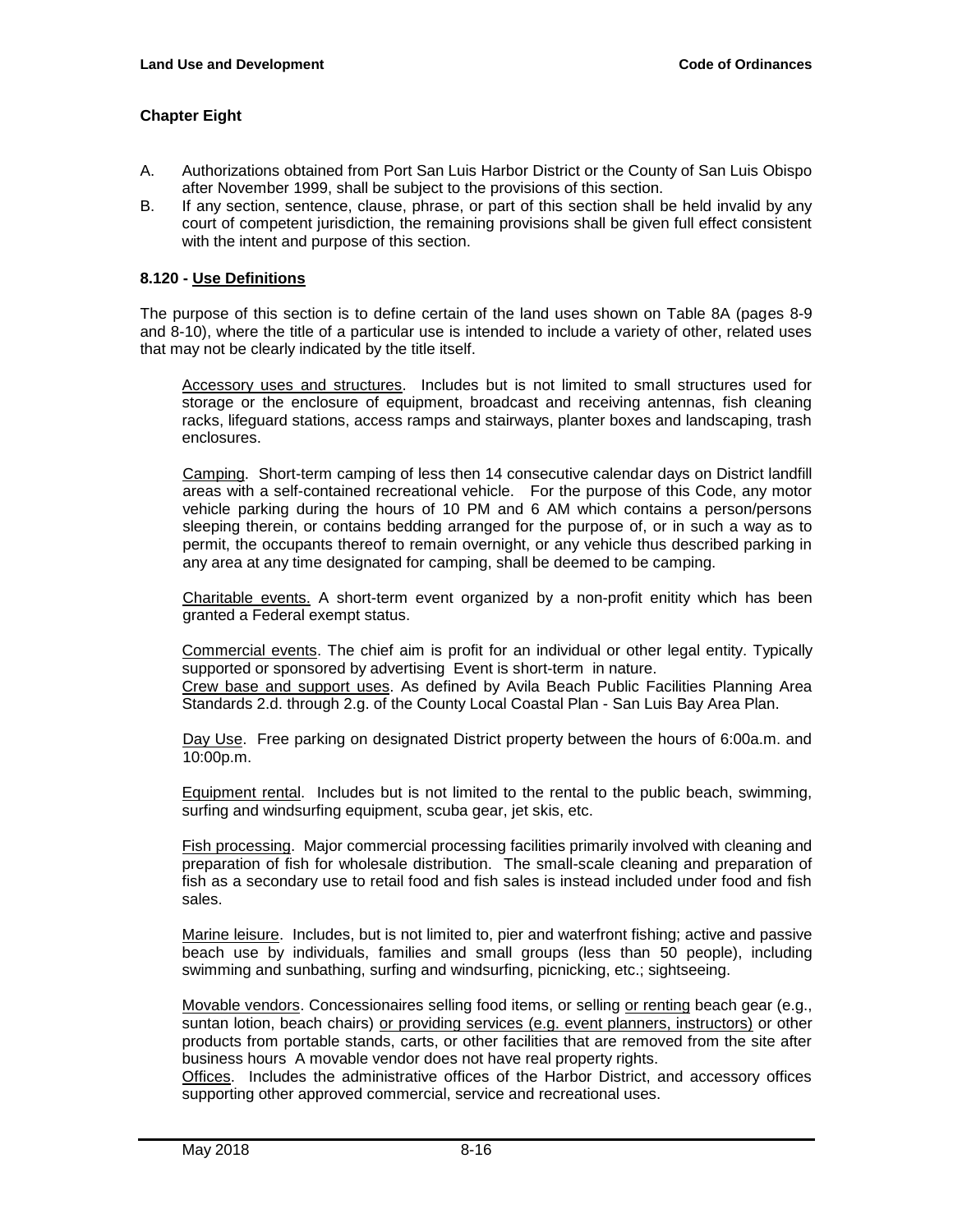Oil vessel emergency use. As defined by Avila Beach Public Facilities Planning Area Standards 2.d. through 2.g. of the County Local Coastal Plan - San Luis Bay Area Plan.

Private parties and receptions. Organized group events, including but not limited to beach parties sponsored by corporations, institutions or clubs; and smaller group events where exclusive use of a District facility or property is requested for a particular time period.

Transient vessel support. Facilities and services in support of both locally-based recreational boating and visiting vessels. Includes but is not limited to facilities such as restrooms, showers, boat hoists, launching ramps, bait and tackle sales. (See Section 1.100 for the definition of "Transient Vessel.")

In the event of any uncertainty about the meaning of a particular land use title on Table 8A (pages 8-9 and 8-10), the Harbor Manager is assigned the authority to interpret the intent and meaning of the uses listed. The Harbor Manager may choose to request that the Board decide the meaning of a particular use. In such cases, the appeal process defined by Section 8.050 shall be used.

# **8.150 - Provisions for the Processing of Emergency Permits**

In those instances of disaster, catastrophe, or imminent threat to life or the environment, caused either by human error or natural forces, which require immediate action, an emergency administrative permit may be issued contingent upon the following:

- A. The harbor manager, or his/her duly acting representative, upon being informed of an impending situation must make a determination in writing whether the situation is or is not an "emergency"; and
- B. If the situation is deemed an emergency and requires immediate response, the harbor manager or his/her representative shall be authorized to take those actions as specified within the Local Contingency Plan and any other actions necessary to protect the public's health, safety and welfare, including but not limited to road closures, erection of temporary staging areas, etc; and
- C. If the emergency occurs during normal Harbor Office hours of operations (Monday through Friday, 8:00 am to 4:30 pm), a reasonable effort shall be made to immediately contact the members of the commission. Otherwise the commissioners will be contacted during the next business day; and
- D. At the next possible Board of Commissioners meeting, the commissioners shall review the circumstances of the emergency along with the response measures and their effectiveness and make a decision to either affirm or deny validation of the issuance of that permit.

# **8.200 - Land Use Permit Processing**

Three types of land use permits are employed by the District to review proposed uses that are required to obtain permit approval by Section 8.110 (allowable uses and permit requirements): Special Event Permit, Administrative Permit, and Use Permit. Special Event Permits are approved or disapproved at the staff level without a public hearing, for temporary activities (less than three days) which are consistent with the capacity and intent of District facilities. Administrative Permits are approved or disapproved by the Harbor Manager or his/her designee after a public hearing conducted by the Harbor Manager, and Use Permits are heard and approved by the Board. This section establishes the procedures used to process such applications.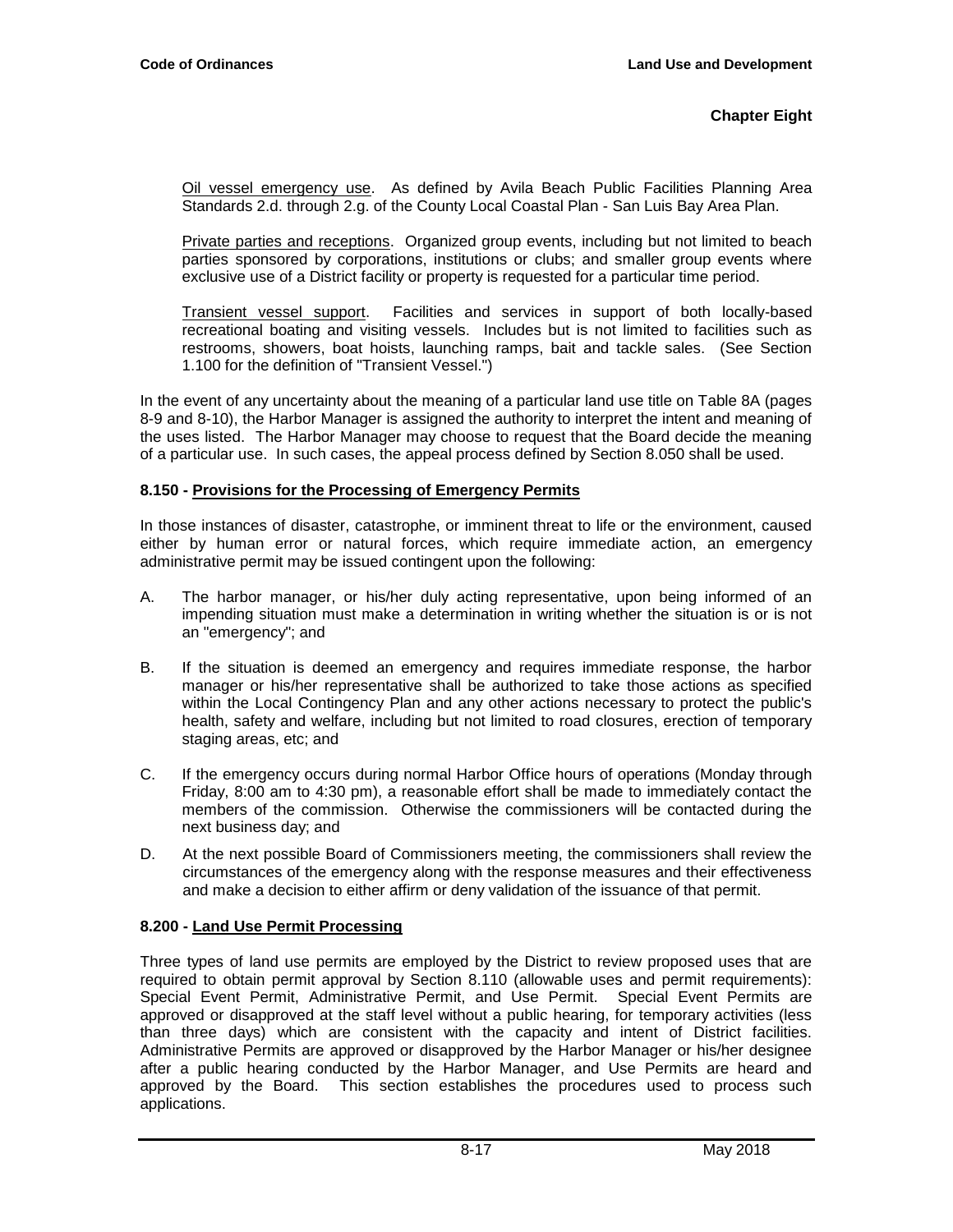- A. Application contents. Administrative Permit and Use Permit applications shall include the application forms provided by the Harbor Manager, and the following information:
	- (1) Site Plan: A site layout plan containing the following information, using multiple sheets if necessary:
		- (a) Location, exterior boundaries and dimensions of the entire site that is the subject of the application. Scale of drawing, north arrow.
		- (b) Location, dimensions, and use of all existing and proposed structures on the site, including accessory structures, decks, etc.; height of existing and proposed buildings and structures.
		- (c) Location and dimensions of existing and proposed parking areas, including type of surfacing materials, landscaping areas, areas to be graded or filled.
		- (d) The location, use and approximate dimensions of buildings within 50 feet of the site.
		- (e) Proposed means of solid waste disposal.
	- (2) Floor plan and architectural elevations: Shall be provided for all structural uses.
	- (3) Sign information: Include a description of the location, size, design and copy when any use is proposed to have signs.
	- (4) Environmental impact information: The applicant shall supply information about the project sufficient to conduct an initial study as required by CEQA Guidelines Section 15063. Such information may include, but is not limited to, a completed copy of the District's Environmental Description Form.
	- (5) Application narrative: Including a narrative description of the proposed use and associated activities, proposed hours of operation, and explanation of any additional permits or entitlements that will be required from agencies other than the District.
	- (6) Reduced drawings: Include one copy each of the site plan and architectural elevations (if any), reduced to 8-1/2 by 11 inch sheets to facilitate the transmittal of such information on the proposed project to responsible agencies for their review.
- B. Waivers of content. The Harbor Manager may find that characteristics of a project site or the nature of a project make it infeasible or unnecessary for the applicant to submit all of the application information required by subsection A., above. In such cases, the Harbor Manager may waive or reduce the requirements if it is also found that the absence of such documentation will not reduce the ability of the Harbor Manager to evaluate the compliance of the proposed project with the standards of this chapter.
- C. Application filing, completeness review and acceptance:
	- (1) Applications for Administrative Permit or Use Permit approval shall be filed with the Harbor Manager, together with the filing fee required by the District Fee Resolution.
	- (2) Within 30 days of the date of filing of a land use permit application with the District, the Harbor Manager shall determine whether the application includes the information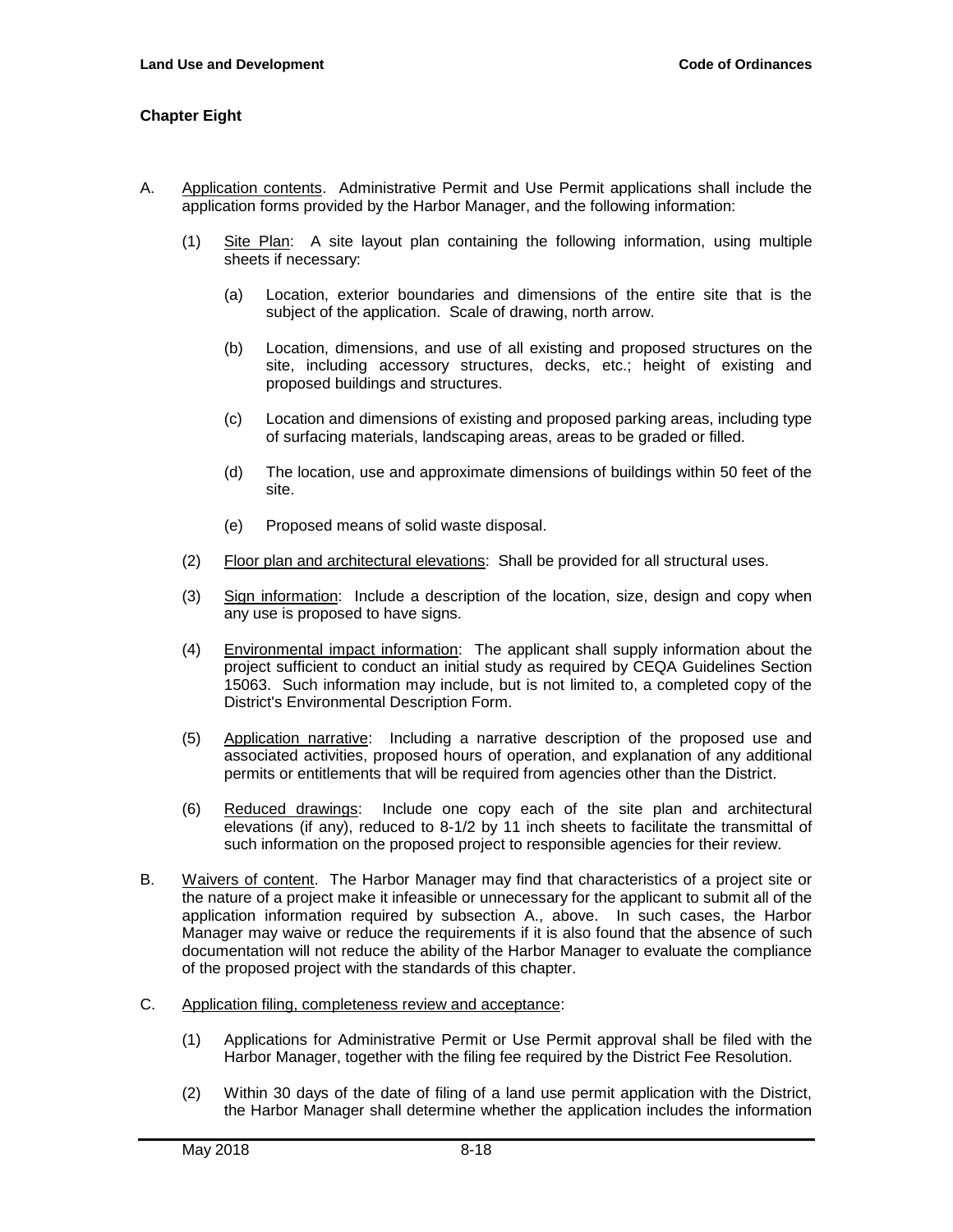required by this chapter. The applicant shall be informed by letter either that the application has been accepted for processing; or that the application is incomplete and that additional information, specified in the letter, must be provided to make the application complete.

- (3) When an applicant is notified that an application is incomplete, the time used by the applicant for preparation and submittal of the required additional information shall not be considered part of the period within which the Harbor Manager must determine whether the application is complete. The time available to an applicant for preparation and submittal of additional information shall not exceed 45 days, after which the application shall be deemed withdrawn, and shall be returned to the applicant, together with any unused portion of the filing fee.
- D. Referrals. The purpose of notification is to inform interested agencies of proposed projects that may affect their jurisdictions so that such agencies may provide the District with comments on development proposals. Applications for Administrative Permits or Use Permits may be referred to any or all of the following agencies, at the discretion of the Harbor Manager.
	- (1) California Coastal Commission.
	- (2) California Department of Boating and Waterways.
	- (3) California Department of Forestry (S.L.O. County Fire).
	- (4) California State Lands Commission.
	- (5) Department of Planning and Building, San Luis Obispo County.
	- (6) Office of the Environmental Coordinator, San Luis Obispo County.
	- (7) Wildlife Conservation Board, California Department of Fish and Game.
- E. Environmental review. All proposed activities for a Special Event Permit must be found to be exempt from the provisions of the California Environmental Quality Act (CEQA), else the applicant must refile for either an Administrative or Use Permit. When an Administrative Permit or Use Permit application has been accepted for processing as set forth in subsection C. of this section, the project it proposes shall be subject to an environmental determination as required by CEQA and Chapter 10 of this code. No action shall be taken to approve the application until the environmental determination results in:
	- (1) A statement by the Environmental Coordinator that the project is exempt from the provisions of CEQA; or
	- (2) Approval of a negative declaration or mitigated negative declaration by the decisionmaking body pursuant to CEQA; or
	- (3) Certification of a final environmental impact report (EIR) by the decision-making body pursuant to CEQA.

If an EIR is required, the application shall be processed and approved only as a Use Permit.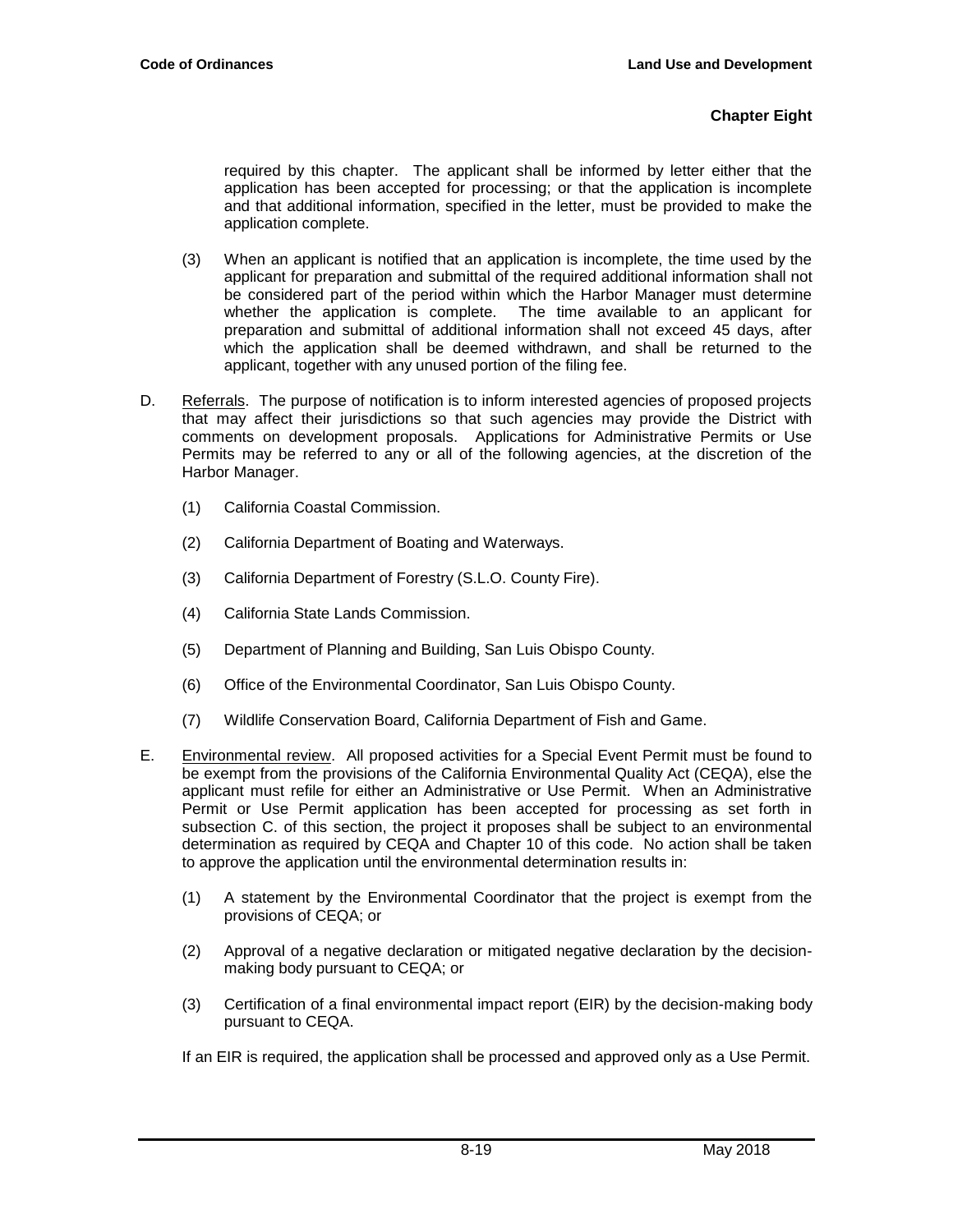- F. Staff report. After the preparation of a proposed negative declaration, mitigated negative declaration or draft EIR, the Harbor Manager shall prepare a staff report that describes and analyzes the proposed project in terms of its relationship to District policies and regulations, and existing uses in the vicinity, and concludes:
	- (1) In the case of an application for Administrative Permit, whether the Harbor Manager intends to approve the application unless information obtained at the public hearing results in another conclusion; or
	- (2) In the case of an application for Use Permit (or an Administrative Permit that is referred to the Board for a decision per subsection G. following), with a recommendation that the Board approve or disapprove the application, subject to testimony received at the public hearing.
- G. Referral of Administrative Permit to the Board. At the discretion of the Harbor Manager, any application for an Administrative permit may be referred to the Board for a decision. In any case where the Harbor Manager determines that an application for an Administrative Permit raises significant policy issues or involves substantial public controversy, the Harbor Manager may refer the Administrative Permit to the Board to be approved or disapproved in the same manner as a Use Permit, described in Section 8.202 (Land Use Permit Approval or Disapproval).
- H. Public hearing. After completion of a staff report, the Harbor Manager shall schedule the matter for a public hearing pursuant to Section 8.060. In the case of an application for Administrative Permit, the public hearing shall be conducted by the Harbor Manager. A public hearing on a Use Permit shall be conducted by the Board.

# **8.202 - Land Use Permit Approval or Disapproval**

Action to approve or disapprove an Administrative Permit or Use Permit after a public hearing shall occur as follows:

- A. Authority to take action. The Harbor Manager is hereby assigned the authority to approve, approve subject to conditions, or disapprove applications for Administrative Permit approval (except where an Administrative Permit application has been referred to the Board pursuant to Section 8.200G) for uses of District property seaward of the mean high tide line. The authority to approve, approve subject to conditions, or disapprove applications for Use Permit approval is assigned to the Board.
- B. Action on environmental determination. After the public hearing required by Section 8.200H, the Board or Harbor Manager (as applicable) shall decide whether to approve a proposed negative declaration, mitigated negative declaration, or certify a final environmental impact report pursuant to Chapter 10 of this code and shall approve, approve subject to conditions or disapprove the land use permit as set forth in this section.
- C. Findings required for approval. No land use permit shall be approved unless the Harbor Manager or Board (as applicable) first finds that:
	- (1) The proposed use satisfies the District priorities for new uses as set forth in Chapter 3 of the Master Plan and Avila Beach Public Facilities Planning Area Standard 2.a. of the County Local Coastal Program - San Luis Bay Area Plan, in that: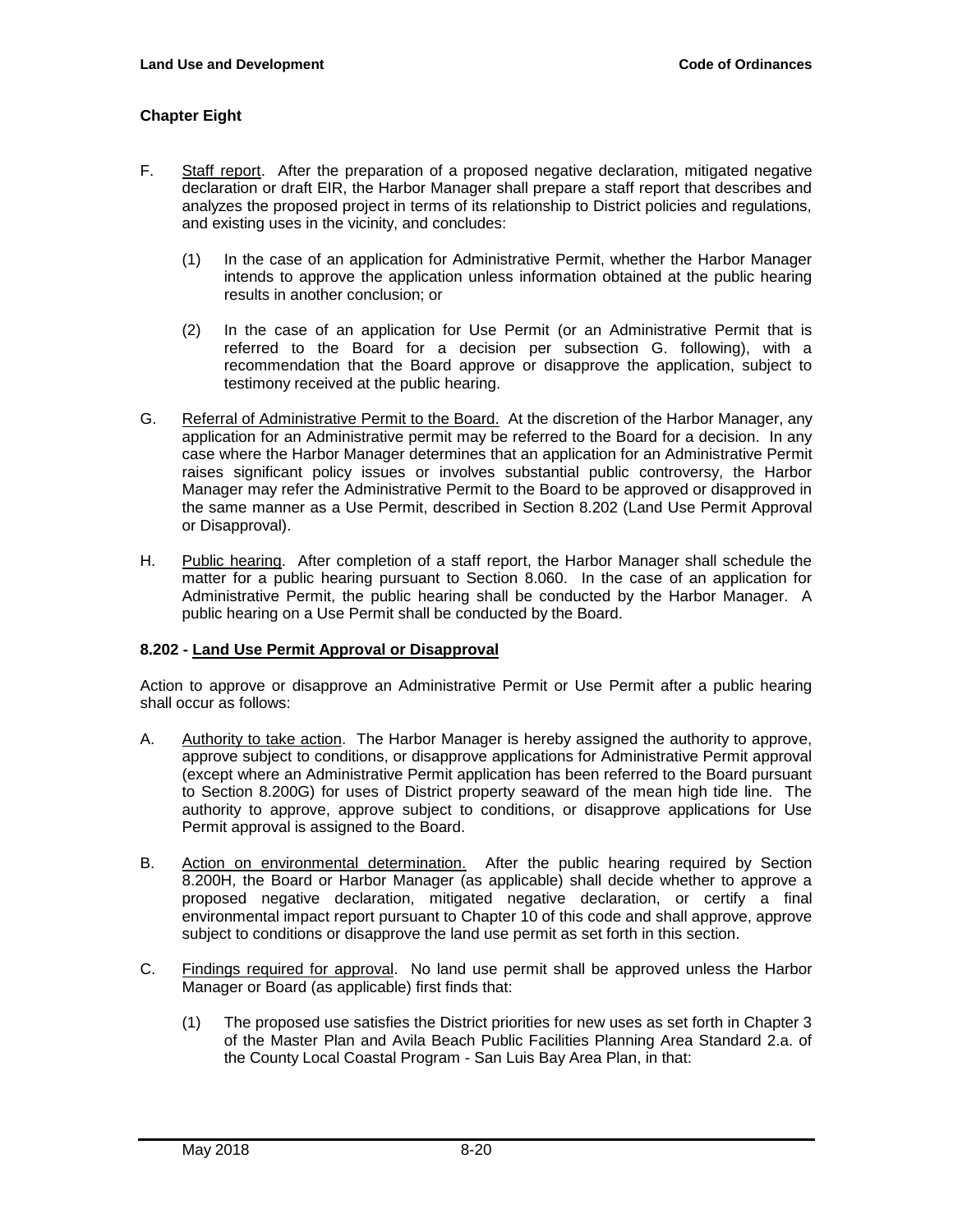- (a) The use is a commercial fishing operation, aquaculture or mariculture, or is in direct support of commercial fishing; or
- (b) The use is a sportfishing operation or is in direct support of sportfishing, and will not conflict with existing commercial fishing operations or impair opportunities for expansion of existing commercial fishing operations or the establishment of new commercial fishing operations; or
- (c) The use is a recreational boating use, and will not conflict with existing commercial fishing or sportfishing operations, or impair opportunities for expansion of existing commercial fishing or sportfishing operations or the establishment of new commercial fishing or sportfishing operations.
- (d) The use is another visitor-serving use, or coastal-related and non-coastaldependent use, and will not conflict with existing commercial fishing, sportfishing or recreational boating operations, or impair opportunities for expansion of such existing operations or the establishment of such new uses.
- (2) The proposed use will satisfy all applicable provisions of this chapter and the Port San Luis Harbor District Ordinances.
- (3) The proposed use is consistent with all applicable policies and provisions of the Port San Luis Master Plan.
- (4) The proposed use is consistent with all applicable provisions of the San Luis Obispo County Local Coastal Program.
- D. Conditions of approval. As part of the approval of a Special Event Permit, Administrative Permit or Use Permit, the Harbor Manager or Board, as applicable, may adopt conditions of approval to accomplish the following:
	- (1) Secure compliance with the objectives and requirements of this chapter and the Master Plan.
	- (2) Require that security be provided to guarantee performance and/or compliance with conditions of approval, as set forth in Section 8.210 (Security for Performance).
	- (3) Require installation of specific on-site or off-site improvements.
	- (4) Ensure compatibility between the proposed use and its site, surrounding uses and port operations.
	- (5) Mitigate adverse environmental impacts.
	- (6) Protect public health and safety.
- E. Time limits for approval or disapproval. The District shall conclude the processing of land use permit applications as follows, or the events specified in Government Code 65956 shall occur:
	- (1) The District shall act to approve or disapprove a project for which a negative declaration or mitigated negative declaration has been adopted within six months of the date the application was accepted as complete pursuant to Section 8.200C.;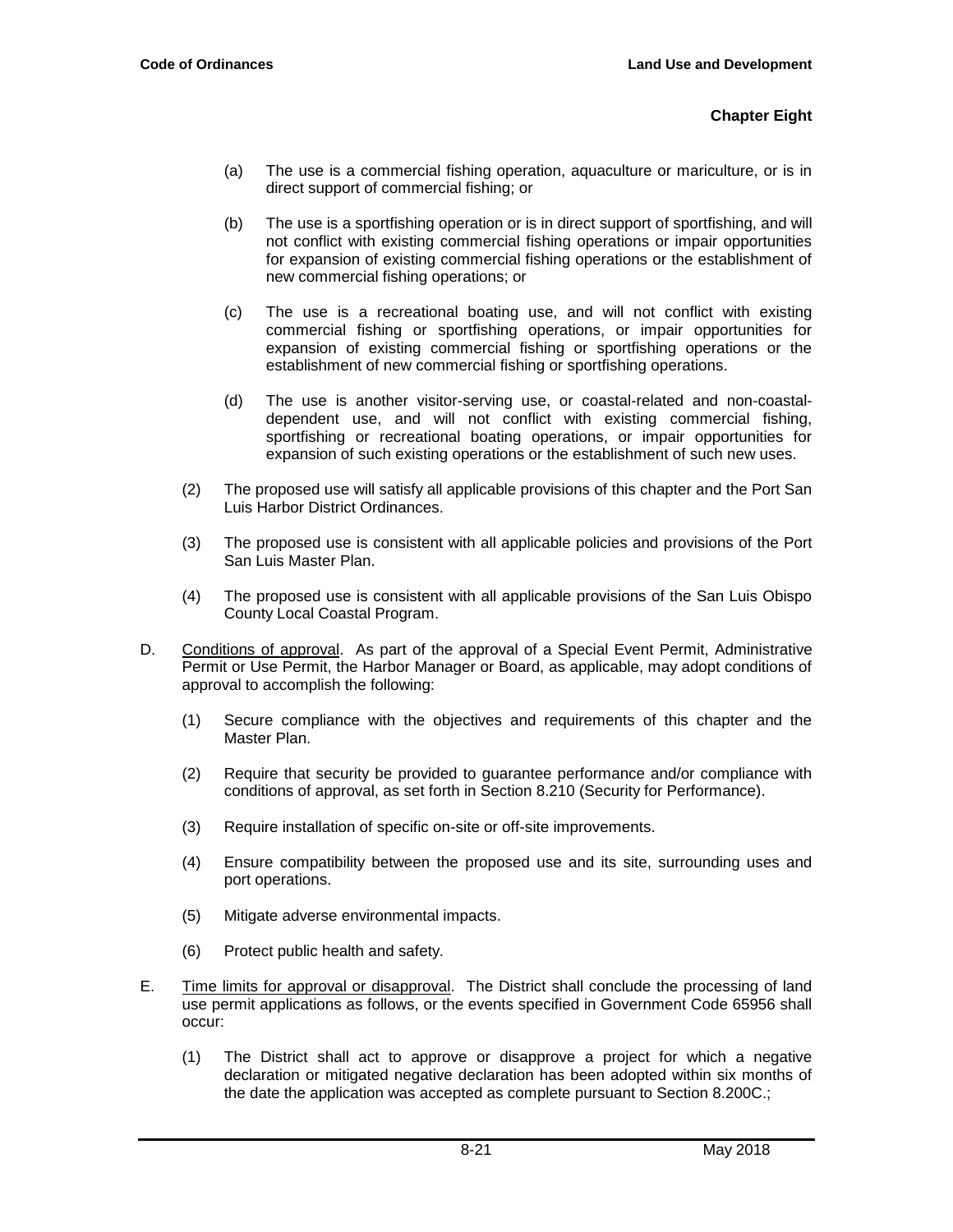(2) The District shall act to certify a final EIR and approve or disapprove the project that is the subject of the EIR within one year of the date the application was accepted as complete pursuant to Section 8.200C.;

Provided that the time periods provided by this section may be extended 90 days through the mutual consent of the applicant and the Harbor Manager, pursuant to Government Code Section 65957. Any land use permit deemed approved pursuant to section 65956 of the Government Code shall be subject to all applicable provisions of this chapter, which must be satisfied by the applicant before lease or license is granted, or any construction permit is issued. Nothing in this section shall require the District to grant a lease or license to use District property or facilities because a land use permit has been deemed approved.

### **8.204 - Effective Date of Permit - Other Requirements**

A land use permit approved by the Harbor Manager or the Board shall not become effective for the purpose of obtaining a construction permit pursuant to Chapter 12 of this code and commencing construction, or establishing a use that does not require construction, until the following occur:

- A. License. The applicant is issued a license by the Harbor Manager which grants a limited right to occupy and use District property and establishes a business relationship between the applicant and the District with the applicant acting as a concessionaire; or
- B. Lease. The Board of Commissioners agrees to enter into a lease with the applicant, which grants a long-term right to occupy and use District property and establishes a business relationship between the applicant and the District with the applicant acting as a concessionaire; and
- C. Coastal development permit. The applicant obtains a coastal development permit from either the County or the Coastal Commission, as applicable, pursuant to Sections 8.110E. and 8.110F.
- D. Notification of the Board. In cases of Special Event Permits, Harbor District staff shall notify, in writing, the Harbor Commissioners of the approved permit. Such notification shall be made within ten (10) Harbor Office business days.

The procedure for obtaining a license or lease shall be as determined by resolution of the Board of Commissioners.

#### **8.206 - Permit Time Limits and Extensions of Time**

- A. Permit time limits. An approved land use permit is valid for the purpose of obtaining a construction permit and completing construction, or establishing a use that does not require construction, for a period of 12 months after its effective date, unless conditions of approval specify a different time limit. At the end of 12 months (or such other period specified by conditions), the land use permit shall expire and become void unless:
	- (1) The approved use is established and all applicable conditions of approval have been satisfied; or
	- (2) An extension of time is granted as set forth in subsection B. following.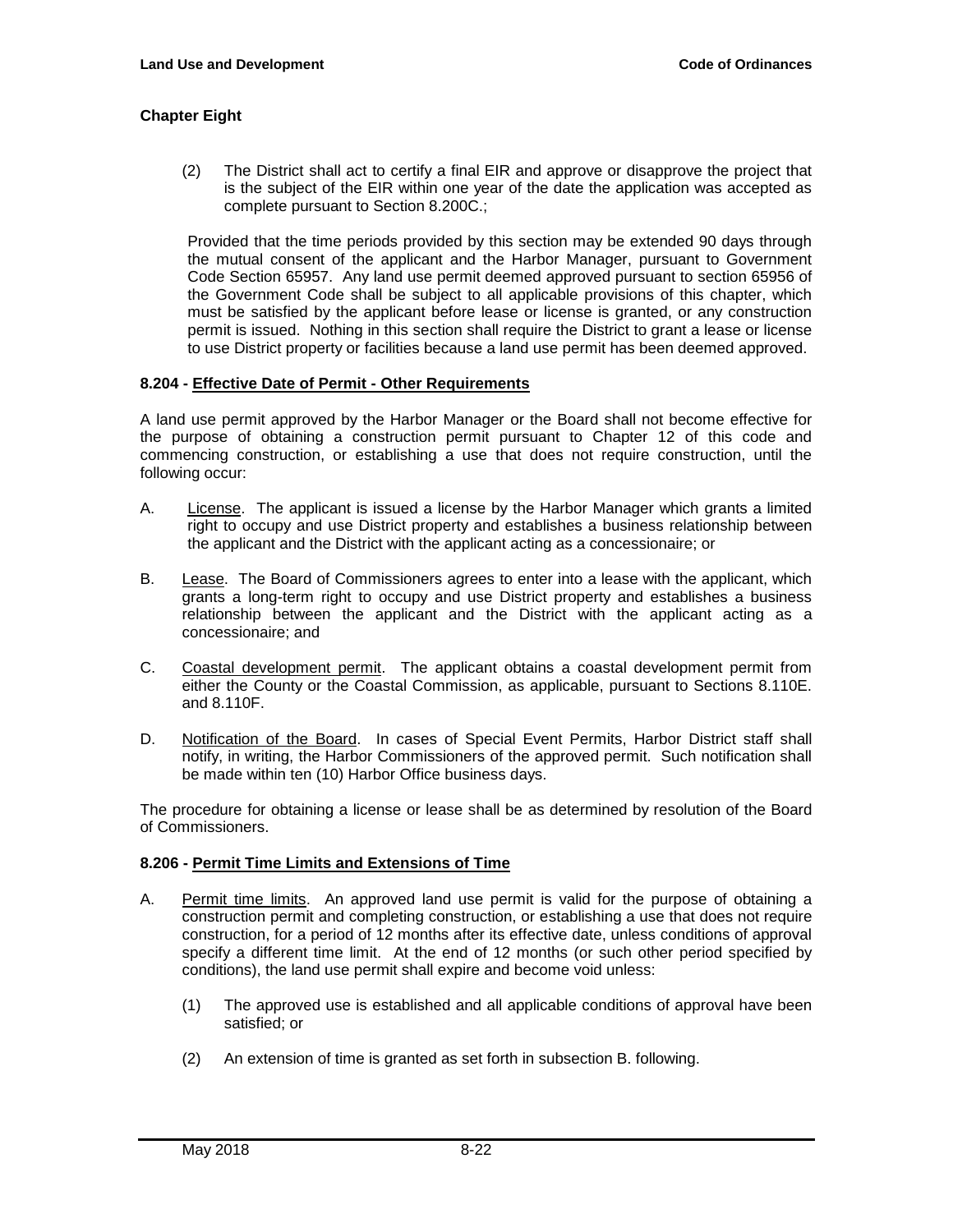- B. Extensions of time. After receiving a request in writing from the applicant before the expiration of a permit, the Harbor Manager may grant such extensions in increments not to exceed six months, and may, at his or her discretion, refer such requests to the Board for action, provided that the Harbor Manager (or Board, in the event of referral of an extension request) first finds that:
	- (1) Circumstances beyond the control of the applicant have created the need for the extension; and
	- (2) The applicant is making reasonable progress toward establishing the use given the circumstances that have necessitated the extension; and
	- (3) Based upon progress to date, it is reasonable to assume that the applicant will complete establishment of the approved use and fulfill all applicable conditions of approval within the additional time allowed; and
	- (4) There have been no changes in the circumstances or facts that led to the original approval of the permit for which an extension is being requested.
- C. Property clearance after expiration required. In the event that expiration of a permit occurs, or a requested extension of time is not granted, all work shall cease, and the applicant shall remove all materials and equipment from District property.

# **8.210 - Security for Performance**

When required by a condition of approval of a land use permit, appropriate performance security or guarantees shall be provided by the applicant as set forth here. Security is used to guarantee the proper completion of required improvements, grading, revegetation, site restoration after use, reclamation and/or the removal of structures, equipment or other materials, preservation of certain site features, or compliance with other provisions of this chapter or conditions of approval. The guarantee shall be a bond or other secured contractual guarantee, as approved by the Harbor Manager. The use of the terms bond, guarantee and security in this section shall all mean guarantees of performance.

- A. Posting. The guarantee shall be posted with the Harbor Manager, with the Port San Luis Harbor District named as beneficiary.
- B. Form of security. A cash bond, certificate of deposit, or other guarantee shall be in a form approved by the Harbor Manager, including default provisions, and shall provide that in the event suit is brought upon the bond by the District and judgment is recovered, the surety shall pay all costs incurred by the District in such suit, including reasonable attorneys' fees to be fixed by the court.
- C. Amount of security. The guarantee shall be of an amount established by the Harbor Manager equal to the actual cost of completing the specified improvements, restoration, or satisfying conditions of approval.
- D. Release of security. At the request of an applicant, or before the expiration of a bond or guarantee, the Harbor Manager will review the project and issue a completion statement if all provisions of this chapter and conditions of approval have been met. Upon issuance of the completion statement, the guarantee, bond or cash deposit will be released. If the Harbor Manager determines the project does not meet the applicable requirements, the applicant shall be notified in writing of such deficiencies. A time period for their correction